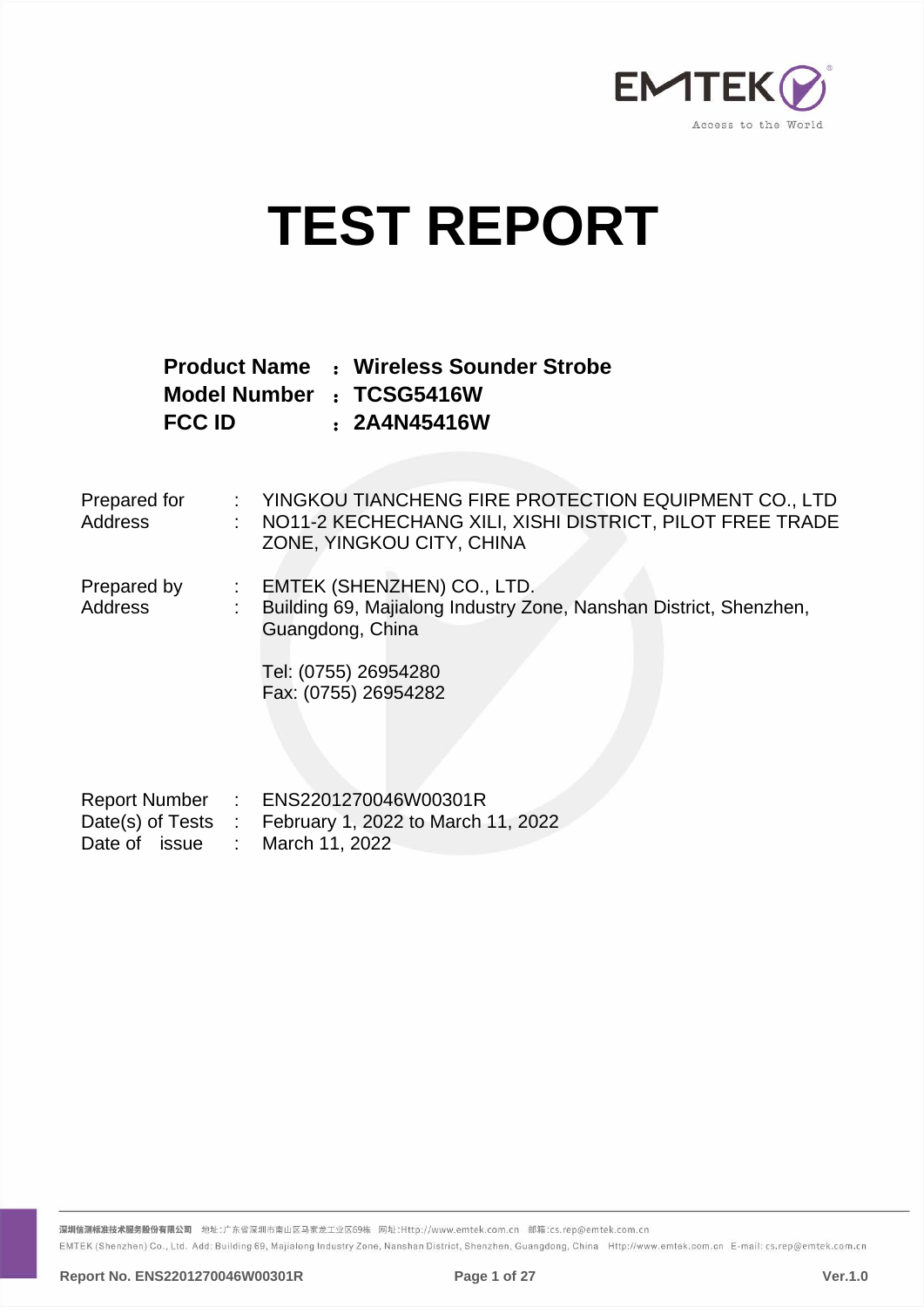

### **TEST RESULT CERTIFICATION**

| Applicant    | YINGKOU TIANCHENG FIRE PROTECTION EQUIPMENT CO., LTD                                  |
|--------------|---------------------------------------------------------------------------------------|
| Address      | NO11-2 KECHECHANG XILI, XISHI DISTRICT, PILOT FREE TRADE ZONE,<br>YINGKOU CITY, CHINA |
| Manufacturer | YINGKOU TIANCHENG FIRE PROTECTION EQUIPMENT CO., LTD                                  |
| Address      | NO11-2 KECHECHANG XILI, XISHI DISTRICT, PILOT FREE TRADE ZONE,<br>YINGKOU CITY, CHINA |
| EUT          | Wireless Sounder Strobe                                                               |
| Model Name   | <b>TCSG5416W</b>                                                                      |
| Trademark    | Tiancheng                                                                             |

Measurement Procedure Used:

| APPLICABLE STANDARDS                                          |                    |
|---------------------------------------------------------------|--------------------|
| <b>STANDARD</b>                                               | <b>TEST RESULT</b> |
| FCC 47 CFR Part 2, Subpart J<br>FCC 47 CFR Part 15, Subpart C | <b>PASS</b>        |

The above equipment was tested by SHENZHEN EMTEK CO., LTD. The test data, data evaluation, test procedures, and equipment configurations shown in this report were made in accordance with the procedures given in ANSI C63.10 (2013) and the energy emitted by the sample EUT tested as described in this report is in compliance with the requirements of FCC Rules Part 2 and Part 15.231 REQUIREMENTS.

The test results of this report relate only to the tested sample identified in this report.

| Date of Test:                | February 1, 2022 to March 11, 2022 |
|------------------------------|------------------------------------|
|                              | Luo Per Ye                         |
| Prepared by:                 | Luo peiye / Editor                 |
|                              | Jue tha<br>SHENZHEN,               |
| Reviewer :                   | Joe Xia/Supervisor                 |
| Approve & Authorized Signer: | EM7<br>LTD.<br>$\ast$<br>∗         |
|                              | Lisa Wang/Manager                  |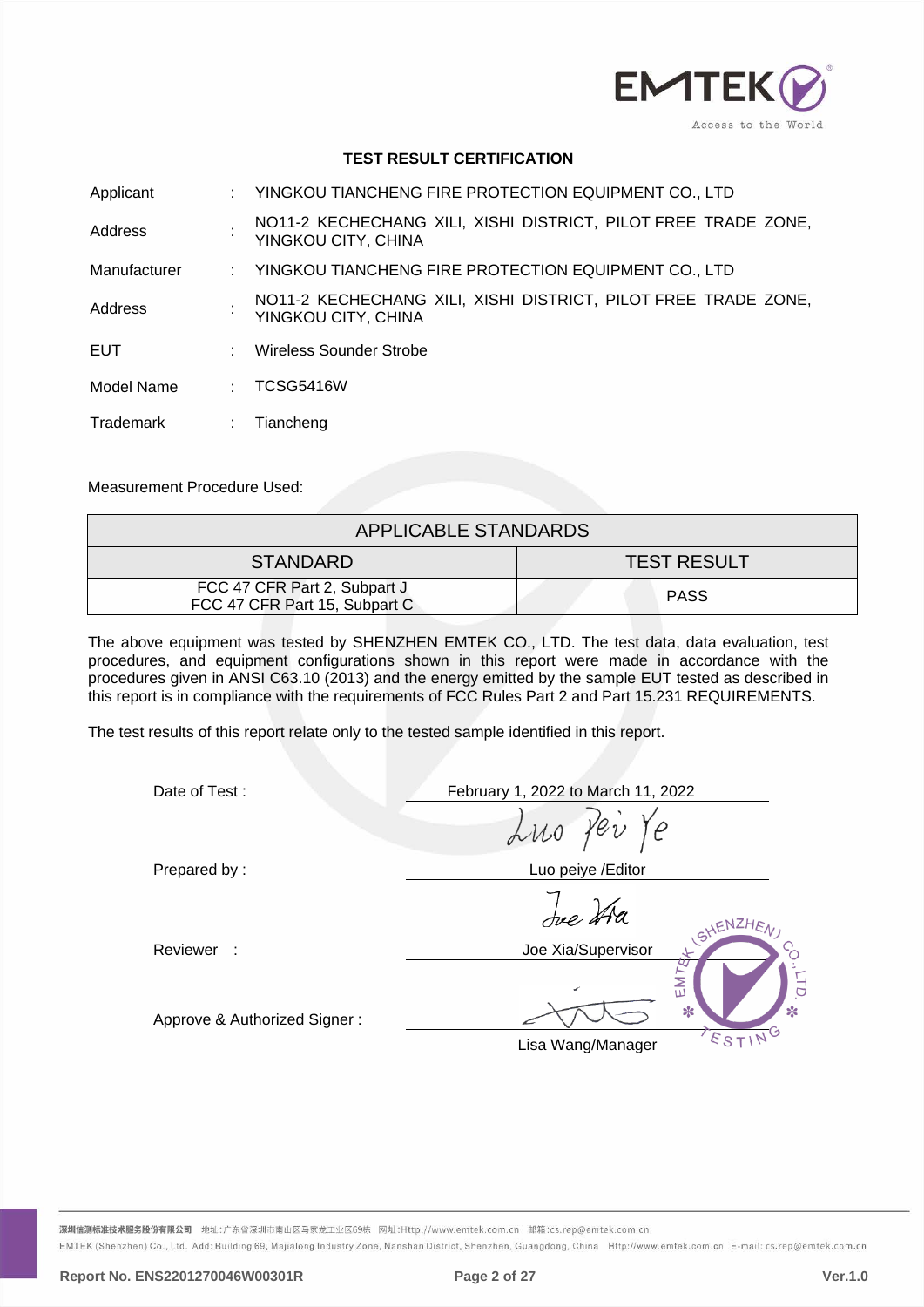

# **Table of Contents**

深圳信测标准技术服务股份有限公司 地址:广东省深圳市南山区马家龙工业区69栋 网址:Http://www.emtek.com.cn 邮箱:cs.rep@emtek.com.cn EMTEK (Shenzhen) Co., Ltd. Add: Building 69, Majialong Industry Zone, Nanshan District, Shenzhen, Guangdong, China Http://www.emtek.com.cn E-mail: cs.rep@emtek.com.cn

Report No. ENS2201270046W00301R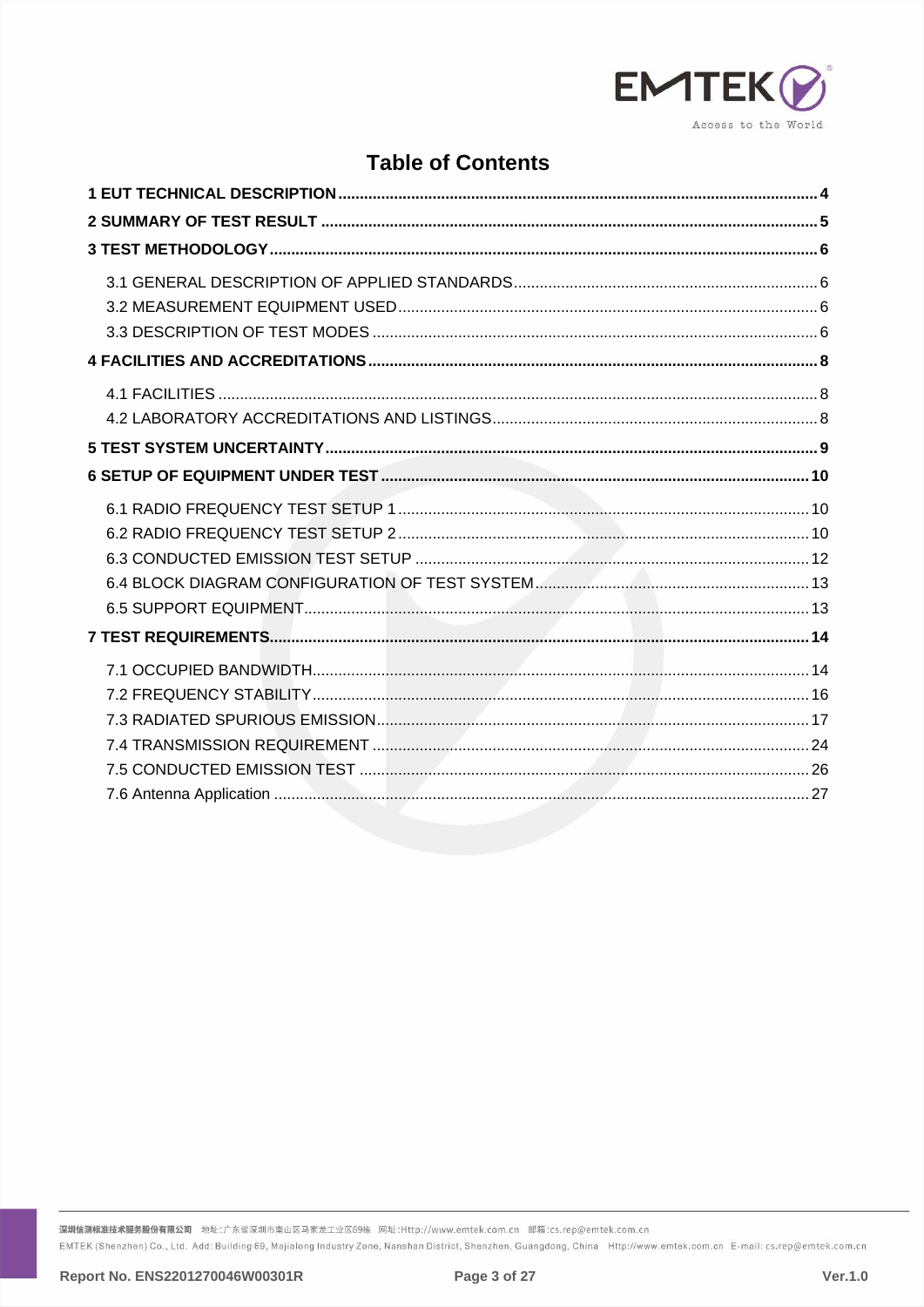

# <span id="page-3-0"></span>**1 EUT TECHNICAL DESCRIPTION**

| <b>Characteristics</b>                         | <b>Description</b>             |
|------------------------------------------------|--------------------------------|
| <b>Product:</b>                                | <b>Wireless Sounder Strobe</b> |
| Model Number:                                  | <b>TCSG5416W</b>               |
| <b>Modulation:</b>                             | FSK modulation                 |
| <b>Operating Frequency</b><br><b>Range(s):</b> | 470MHz                         |
| Number of Channels:                            | 1 channel                      |
| Max Transmit Power:                            | 31.13dBuV/m@3m                 |
| <b>Antenna Type:</b>                           | <b>Glue Stick Antenna</b>      |
| <b>Antenna Gain:</b>                           | -3 dBi                         |
| Power supply:                                  | DC <sub>3</sub> V              |
| <b>Date of Received:</b>                       | February 1, 2022               |

*Note: for more details, please refer to the User's manual of the EUT.*

深圳信测标准技术服务股份有限公司 地址:广东省深圳市南山区马家龙工业区69栋 网址:Http://www.emtek.com.cn 邮箱:cs.rep@emtek.com.cn EMTEK (Shenzhen) Co., Ltd. Add: Building 69, Majialong Industry Zone, Nanshan District, Shenzhen, Guangdong, China Http://www.emtek.com.cn E-mail: cs.rep@emtek.com.cn

**Report No. ENS2201270046W00301R Page 4 of 27 Ver.1.0**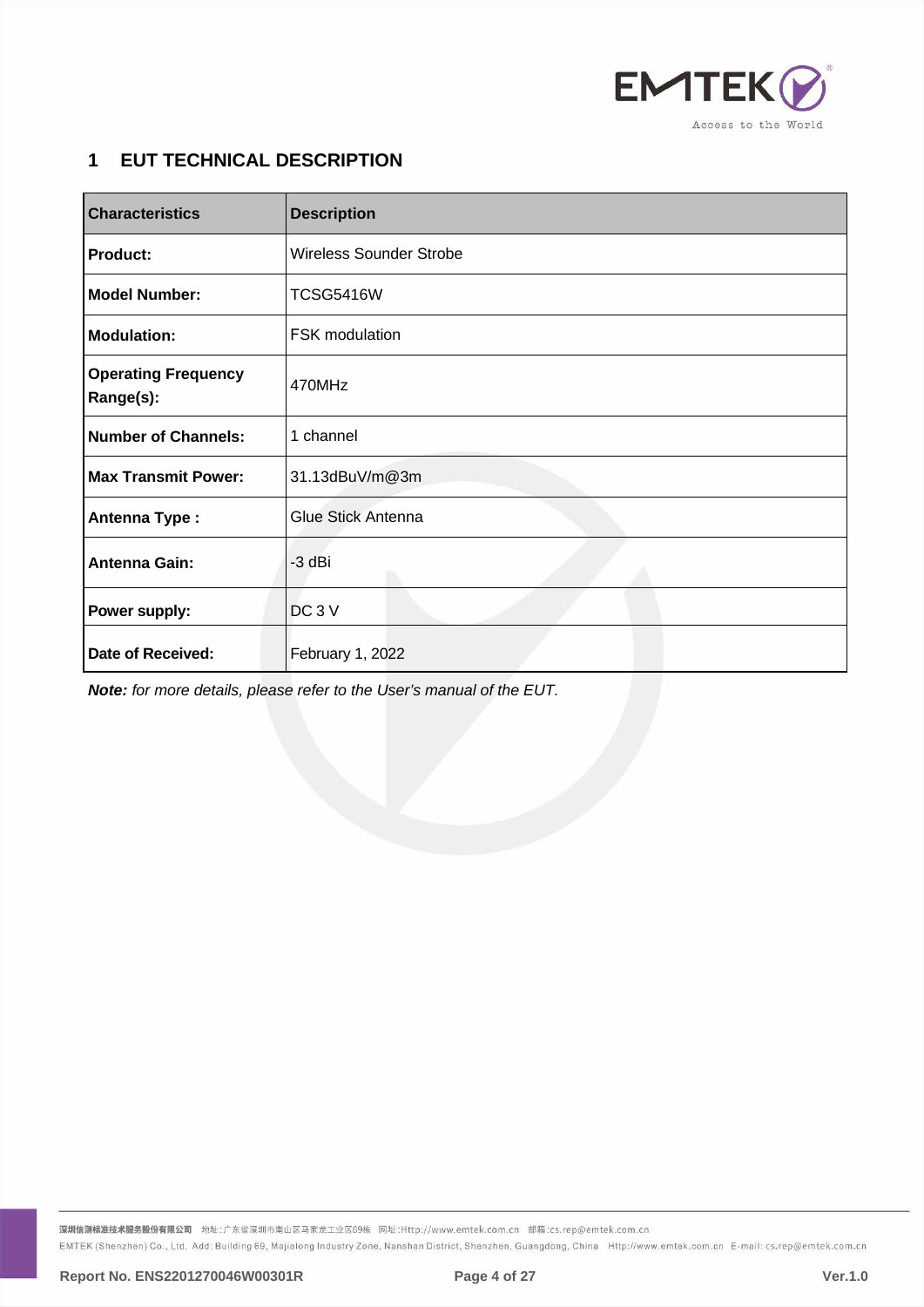

# <span id="page-4-0"></span>**2 SUMMARY OF TEST RESULT**

| <b>FCC Part Clause</b>      | <b>Test Parameter</b>              | <b>Verdict</b> | <b>Remark</b> |
|-----------------------------|------------------------------------|----------------|---------------|
| 15.231(c)                   | Occupied Bandwidth                 | <b>PASS</b>    |               |
| 15.231(d)                   | Frequency stability                | N/A            |               |
| 15.231(b)                   | <b>Radiated Spurious Emissions</b> | <b>PASS</b>    |               |
| 15.231(a)                   | <b>Transmission Requirement</b>    | <b>PASS</b>    |               |
| 15.203                      | Antenna Requirement                | <b>PASS</b>    |               |
| 15.207(a)                   | <b>Conducted Emission</b>          | <b>PASS</b>    |               |
|                             |                                    |                |               |
| NOTE1: N/A (Not Applicable) |                                    |                |               |
|                             |                                    |                |               |
|                             |                                    |                |               |

# RELATED SUBMITTAL(S) / GRANT(S):

This submittal(s) (test report) is intended for FCC ID: 2A4N45416W filing to comply with Section 15.231 of the FCC Part 15, Subpart C Rules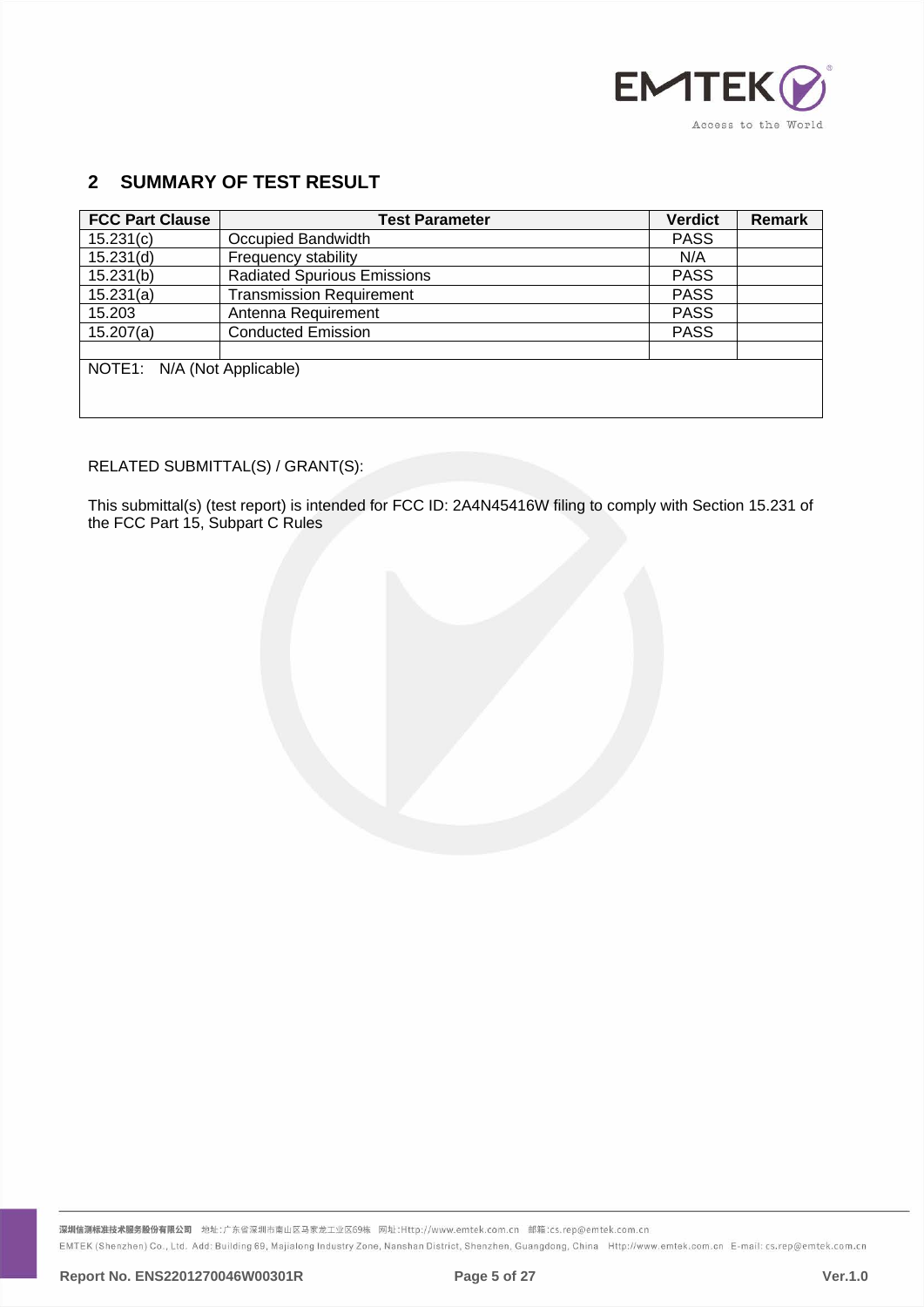

# <span id="page-5-0"></span>**3 TEST METHODOLOGY**

# <span id="page-5-1"></span>**3.1 GENERAL DESCRIPTION OF APPLIED STANDARDS**

According to its specifications, the EUT must comply with the requirements of the following standards: FCC 47 CFR Part 2, Subpart J FCC 47 CFR Part 15, Subpart C

# <span id="page-5-2"></span>**3.2 MEASUREMENT EQUIPMENT USED**

#### 3.2.1 Radiated Emission Test Equipment

| Equipment                | Manufacturer    | Model No.        | Serial No.     | Last Cal. | Cal. Interval |
|--------------------------|-----------------|------------------|----------------|-----------|---------------|
| Pre-Amplifier            | HР              | 8447F            | 2944A07999     | 2021/5/15 | 1Year         |
| <b>EMI Test Receiver</b> | Rohde & Schwarz | <b>ESCI</b>      | 101414         | 2021/5/15 | 1Year         |
| <b>Bilog Antenna</b>     | Schwarzbeck     | <b>VULB9163</b>  | 712            | 2021/7/5  | 2 Year        |
| Horn antenna             | Schwarzbeck     | BBHA9120D        | 9120D-1178     | 2020/7/4  | 2 Year        |
| Pre-Amplifie             | Lunar EM        | LNA1G18-48       | J1011131010001 | 2021/5/15 | 1Year         |
| Spectrum Analyzer        | Rohde & Schwarz | FSV40            | 100967         | 2021/5/15 | 1Year         |
| Horn antenna             | Schwarzbeck     | <b>BBHA9170</b>  | 9170-399       | 2021/6/12 | 2 Year        |
| Loop Antenna             | Schwarzbeck     | <b>FMZB1519</b>  | 1519-012       | 2021/6/12 | 2 Year        |
| Horn antenna             | Schwarzbeck     | <b>BBHA9120D</b> | 9120D-1178     | 2020/7/4  | 2 Year        |

# 3.2.2 Radio Frequency Test Equipment

| Equipment                        | Manufacturer | Model No.                | Serial No. | Last Cal.     | Cal. Interval |
|----------------------------------|--------------|--------------------------|------------|---------------|---------------|
| Signal Analyzer                  | Agilent      | N9010A                   | MY53470879 | May 15, 2021  | 1Year         |
| Vector Signal<br>Generater       | Agilent      | N5182B                   | MY53050878 | May 15, 2021  | 1Year         |
| Analog Signal<br>Generator       | Agilent      | <b>N5171B</b>            | MY53050553 | May 15, 2021  | 1Year         |
| <b>Power Meter</b>               | Agilent      | PS-X10-100               |            | May 15, 2021  | 1Year         |
| <b>Blocking Box</b>              | <b>THEDA</b> | AD211                    | TW5451140  | May 15, 2021  | 1Year         |
| Switchgroup                      | THEDA        | <b>ETF-025(VAS</b><br>C6 | TW5451008  | N/A           | N/A           |
| <b>MIMO Matrix Switch</b>        | <b>THEDA</b> | 4P5TM18                  | TW5451009  | N/A           | N/A           |
| Temperature&Humidi<br>ty Chamber | <b>ESPEC</b> | EL-02KA                  | 12107166   | Jul. 03, 2021 | 1 Year        |

# <span id="page-5-3"></span>**3.3 DESCRIPTION OF TEST MODES**

The EUT has been tested under its typical operating condition.

The EUT configuration for testing is installed on RF field strength measurement to meet the Commissions requirement and operating in a manner which intends to maximize its emission characteristics in a continuous normal application.

The Transmitter was operated in the normal operating mode. The TX frequency was fixed which was for the purpose of the measurements.

Test of channel included the lowest and middle and highest frequency to perform the test, then record on this report.

Pre-defined engineering program for regulatory testing used to control the EUT for staying in continuous transmitting mode is programmed.

<mark>深圳信测标准技术服务股份有限公司</mark> 地址:广东省深圳市南山区马家龙工业区69栋 网址:Http://www.emtek.com.cn 邮箱:cs.rep@emtek.com.cn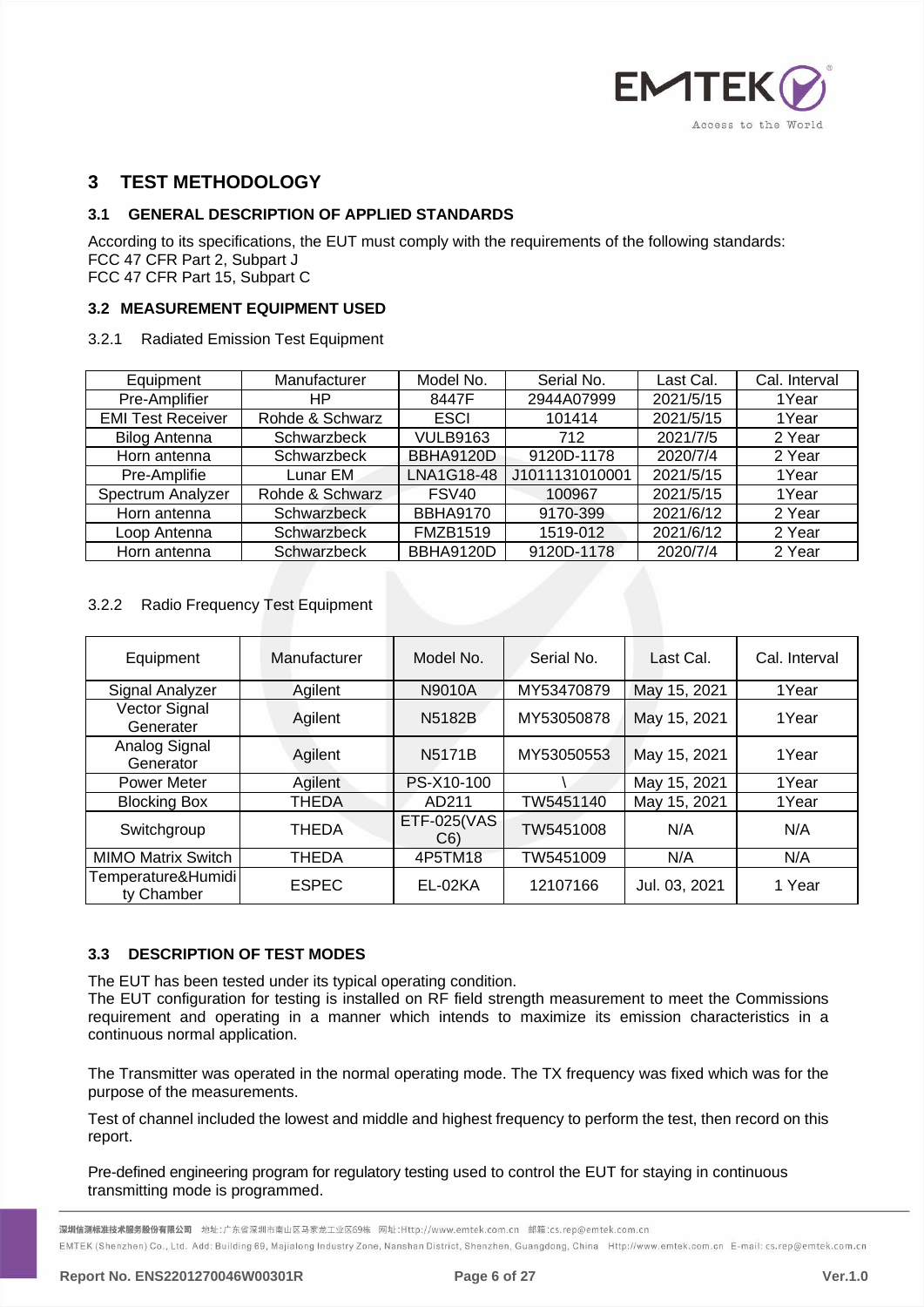

# Frequency and Channel list:

| Channel | Frequency<br>(MHz) | Channel | Frequency<br>(MHz) | Channel  | Frequency<br>(MHz) |
|---------|--------------------|---------|--------------------|----------|--------------------|
|         | 470                |         |                    | $\cdots$ | $\cdots$           |

Test Frequency and Channel list:

| Lowest Frequency |                    |         | Middle Frequency   | <b>Highest Frequency</b> |                    |
|------------------|--------------------|---------|--------------------|--------------------------|--------------------|
| Channel          | Frequency<br>(MHz) | Channel | Frequency<br>(MHz) | Channel                  | Frequency<br>(MHz) |
|                  | 470                |         |                    |                          |                    |

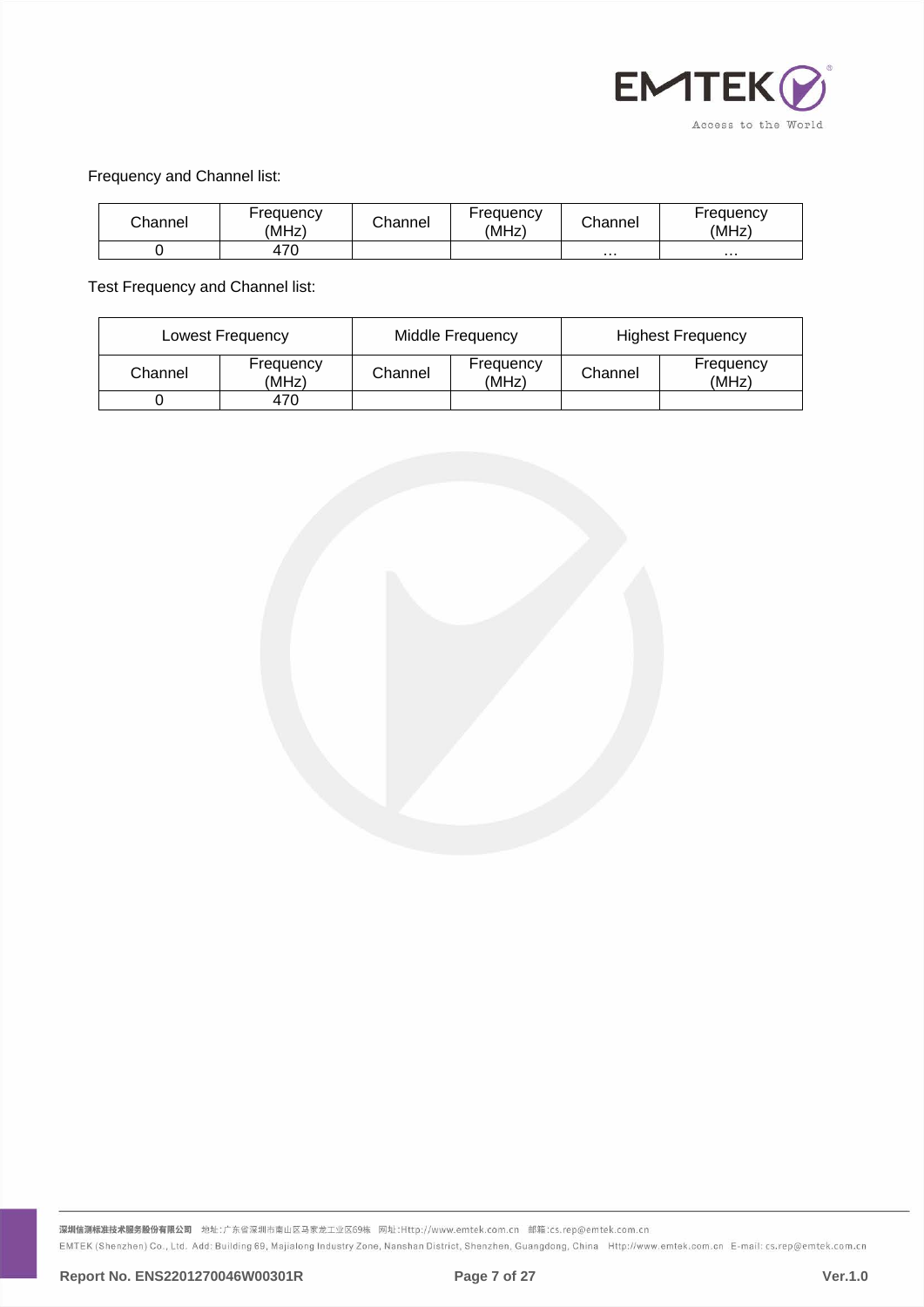

# <span id="page-7-0"></span>**4 FACILITIES AND ACCREDITATIONS**

# <span id="page-7-1"></span>**4.1 FACILITIES**

All measurement facilities used to collect the measurement data are located at

Building 69, Majialong Industry Zone District, Nanshan District, Shenzhen, China The sites are constructed in conformance with the requirements of ANSI C63.7, ANSI C63.4 and CISPR Publication 22.

# <span id="page-7-2"></span>**4.2 LABORATORY ACCREDITATIONS AND LISTINGS**

| <b>Site Description</b> | בסטווה שם שנושה טווסוויוטוויוס או נוסחה והשפט                                                                                                                                                |
|-------------------------|----------------------------------------------------------------------------------------------------------------------------------------------------------------------------------------------|
| EMC Lab.                | : Accredited by CNAS<br>The Certificate Registration Number is L2291.<br>The Laboratory has been assessed and proved to be in compliance with<br>CNAS-CL01 (identical to ISO/IEC 17025:2017) |
|                         | <b>Accredited by FCC</b>                                                                                                                                                                     |
|                         | Designation Number: CN1204                                                                                                                                                                   |
|                         | Test Firm Registration Number: 882943                                                                                                                                                        |
|                         | <b>Accredited by A2LA</b>                                                                                                                                                                    |
|                         | The Certificate Number is 4321.01.                                                                                                                                                           |
|                         | <b>Accredited by Industry Canada</b>                                                                                                                                                         |
|                         | The Conformity Assessment Body Identifier is CN0008                                                                                                                                          |
| Name of Firm            | : EMTEK (SHENZHEN) CO., LTD.                                                                                                                                                                 |
| Site Location           | Building 69, Majialong Industry Zone, Nanshan District, Shenzhen,<br>÷<br>Guangdong, China                                                                                                   |

深圳信测标准技术服务股份有限公司 地址:广东省深圳市南山区马家龙工业区69栋 网址:Http://www.emtek.com.cn 邮箱:cs.rep@emtek.com.cn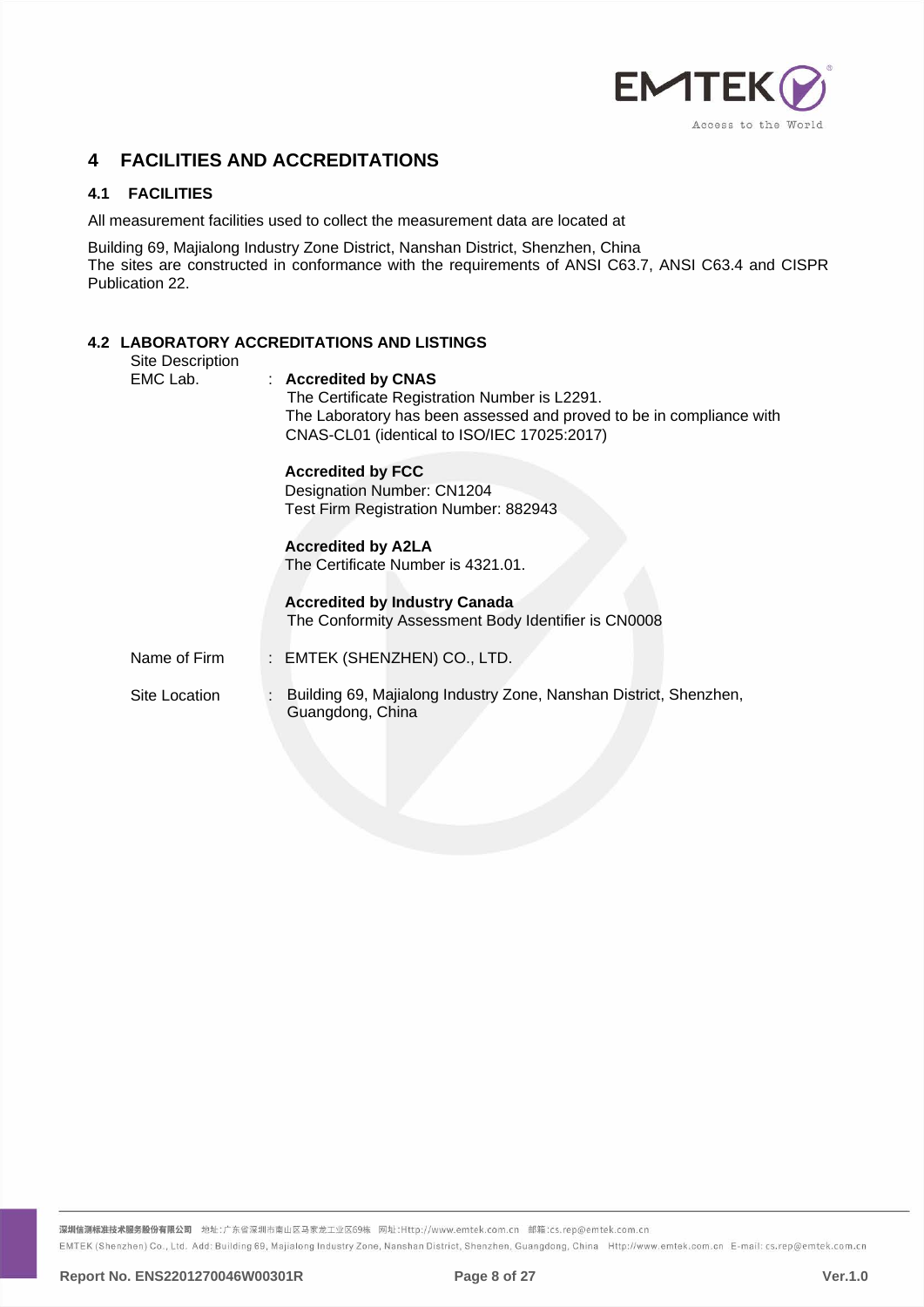

# <span id="page-8-0"></span>**5 TEST SYSTEM UNCERTAINTY**

The following measurement uncertainty levels have been estimated for tests performed on the apparatus:

| Parameter                       | Uncertainty    |
|---------------------------------|----------------|
| Radio Frequency                 | $±1x10^{(-5)}$ |
| Maximum Peak Output Power Test  | ±1.0dB         |
| <b>Conducted Emissions Test</b> | ±2.0dB         |
| <b>Radiated Emission Test</b>   | ±2.0dB         |
| <b>Power Density</b>            | ±2.0dB         |
| Occupied Bandwidth Test         | ±1.0dB         |
| <b>Band Edge Test</b>           | ±3dB           |
| All emission, radiated          | ±3dB           |
| Antenna Port Emission           | ±3dB           |
| Temperature                     | $\pm 0.5$ °C   |
| Humidity                        | ±3%            |

Measurement Uncertainty for a level of Confidence of 95%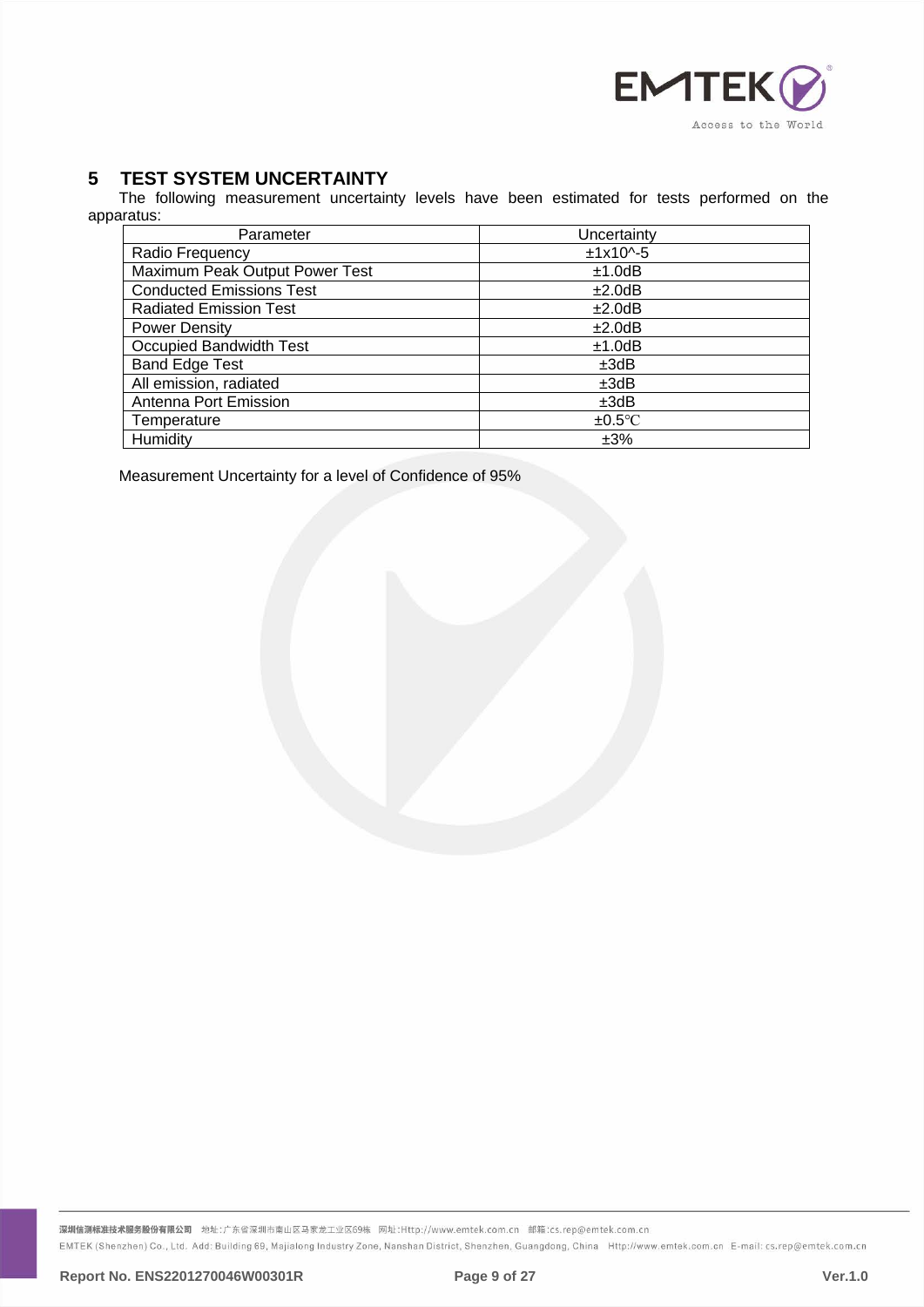

# <span id="page-9-0"></span>**6 SETUP OF EQUIPMENT UNDER TEST**

# <span id="page-9-1"></span>**6.1 RADIO FREQUENCY TEST SETUP 1**

The component's antenna ports(s) of the EUT are connected to the measurement instrument per an appropriate attenuator. The EUT is controlled by PC/software to emit the specified signals for the purpose of measurements.



# <span id="page-9-2"></span>**6.2 RADIO FREQUENCY TEST SETUP 2**

The test site semi-anechoic chamber has met the requirement of NSA tolerance 4 dB according to the standards: ANSI C63.10. The test distance is 3m.The setup is according to the requirements in Section 13.1.4.1 of ANSI C63.10-2013 and CAN/CSA-CEI/IEC CISPR 22.

The maximal emission value is acquired by adjusting the antenna height, polarisation and turntable azimuth. Normally, the height range of antenna is 1 m to 4 m, the azimuth range of turntable is 0° to 360°, and the receive antenna has two polarizations Vertical (V) and Horizontal (H).

#### Below 30MHz:

The EUT is placed on a turntable 0.8 meters above the ground in the chamber, 3 meter away from the antenna (loop antenna). The Antenna should be positioned with its plane vertical at the specified distance from the EUT and rotated about its vertical axis for maximum response at each azimuth about the EUT. The center of the loop shall be 1 m above the ground. For certain applications, the loop antenna plane may also need to be positioned horizontally at the specified distance from the EUT.

# Above 30MHz:

The EUT is placed on a turntable 0.8 meters above the ground in the chamber, 3 meter away from the antenna. The maximal emission value is acquired by adjusting the antenna height, polarisation and turntable azimuth. Normally, the height range of antenna is 1 m to 4 m, the azimuth range of turntable is 0° to 360°, and the receive antenna has two polarizations Vertical (V) and Horizontal (H).

# Above 1GHz:

(Note: the FCC's permission to use 1.5m as an alternative per TCBC Conf call of Dec. 2, 2014.)

The EUT is placed on a turntable 1.5 meters above the ground in the chamber, 3 meter away from the antenna. The maximal emission value is acquired by adjusting the antenna height, polarisation and turntable azimuth. Normally, the height range of antenna is 1 m to 4 m, the azimuth range of turntable is 0° to 360°, and the receive antenna has two polarizations Vertical (V) and Horizontal (H).

(a) Radiated Emission Test Set-Up, Frequency Below 30MHz



<mark>深圳信测标准技术服务股份有限公司</mark> 地址:广东省深圳市南山区马家龙工业区69栋 网址:Http://www.emtek.com.cn 邮箱:cs.rep@emtek.com.cn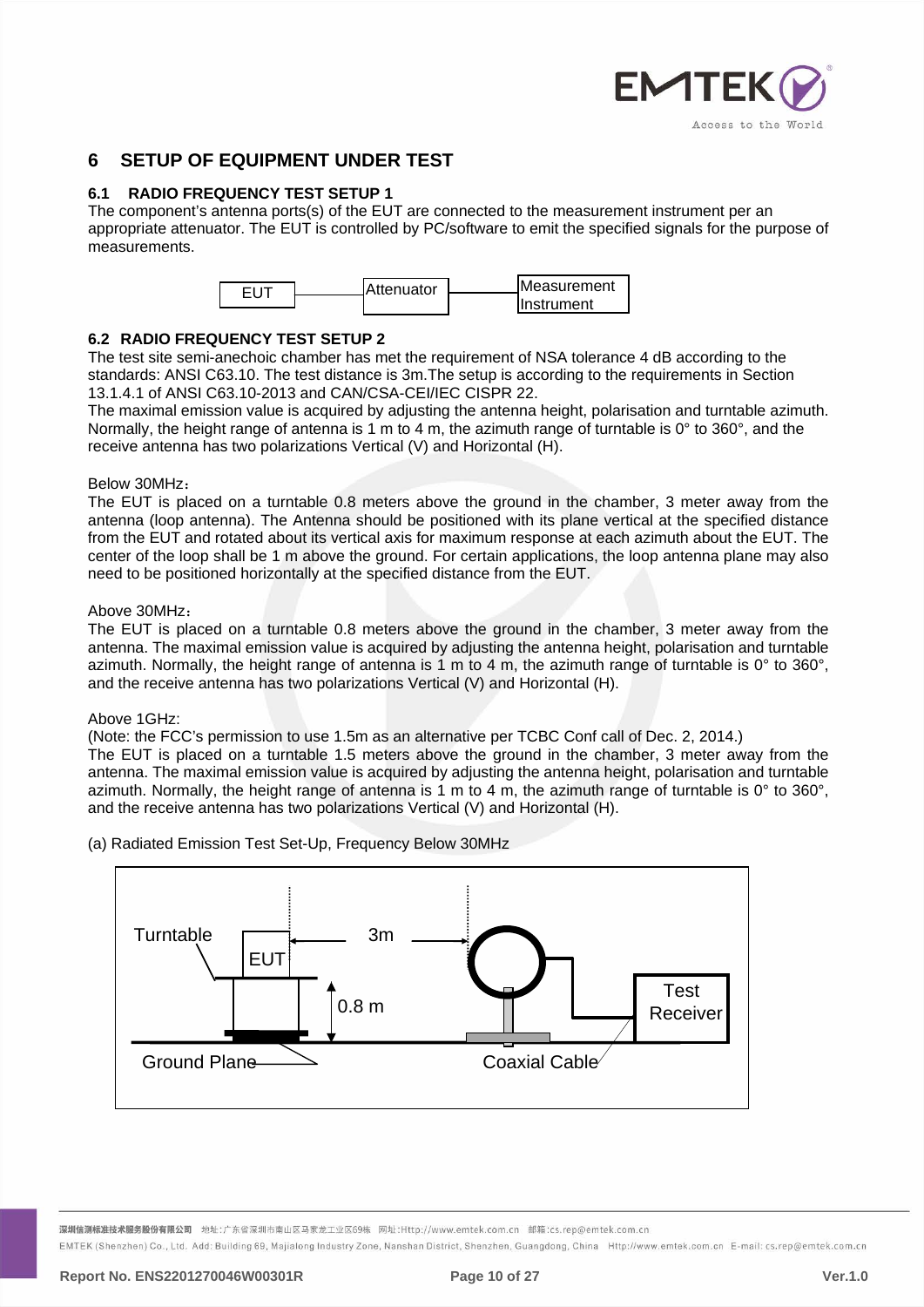



(b) Radiated Emission Test Set-Up, Frequency Below 1000MHz

(c) Radiated Emission Test Set-Up, Frequency above 1000MHz

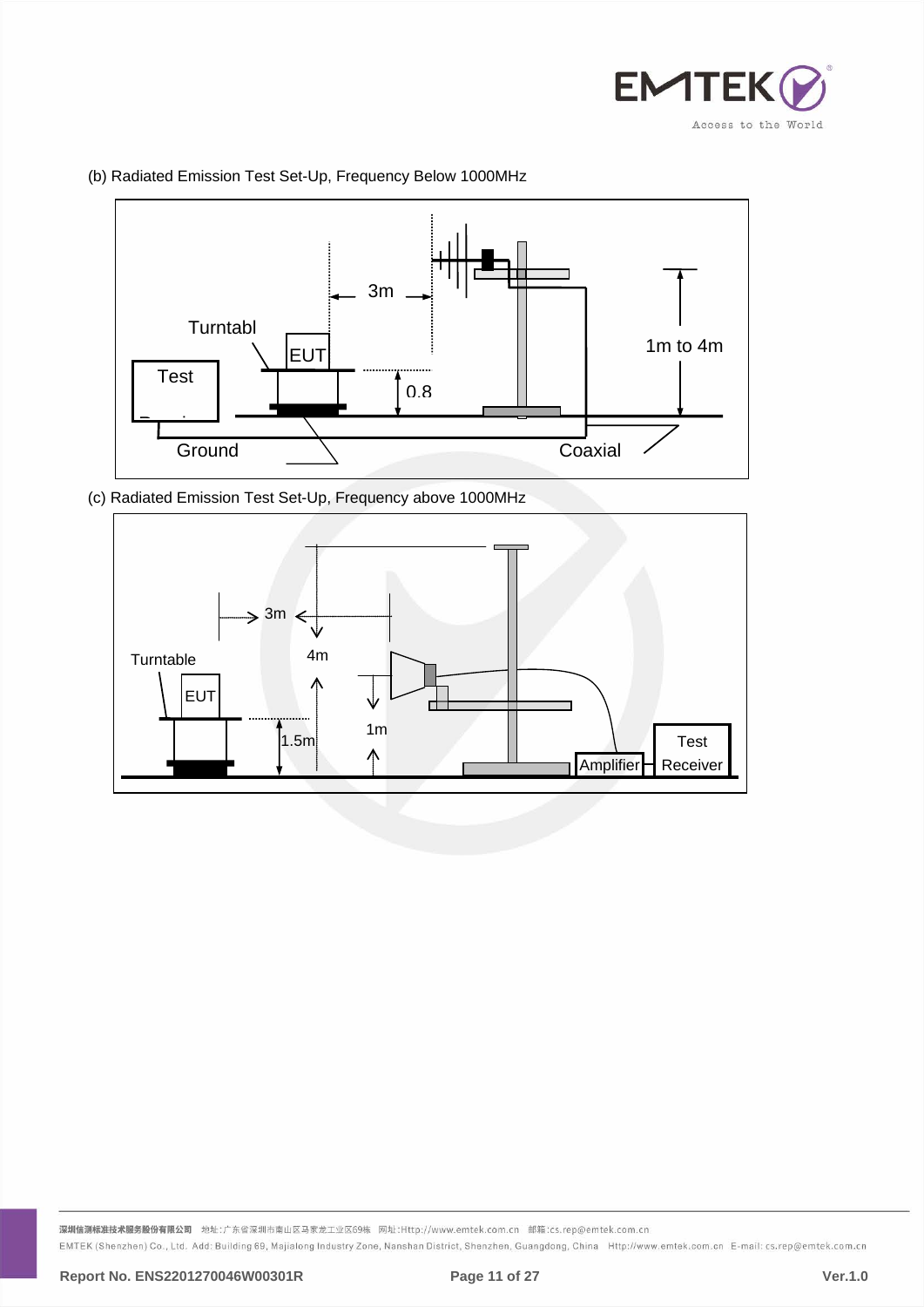

# <span id="page-11-0"></span>**6.3 CONDUCTED EMISSION TEST SETUP**

The mains cable of the EUT (maybe per AC/DC Adapter) must be connected to LISN. The LISN shall be placed 0.8 m from the boundary of EUT and bonded to a ground reference plane for LISN mounted on top of the ground reference plane. This distance is between the closest points of the LISN and the EUT. All other units of the EUT and associated equipment shall be at least 0.8m from the LISN.

Ground connections, where required for safety purposes, shall be connected to the reference ground point of the LISN and, where not otherwise provided or specified by the manufacturer, shall be of same length as the mains cable and run parallel to the mains connection at a separation distance of not more than 0.8 m.

According to the requirements in ANSI C63.10-2013 Conducted emissions from the EUT measured in the frequency range between 0.15 MHz and 30 MHz using CISPR Quasi-Peak and average detector mode.

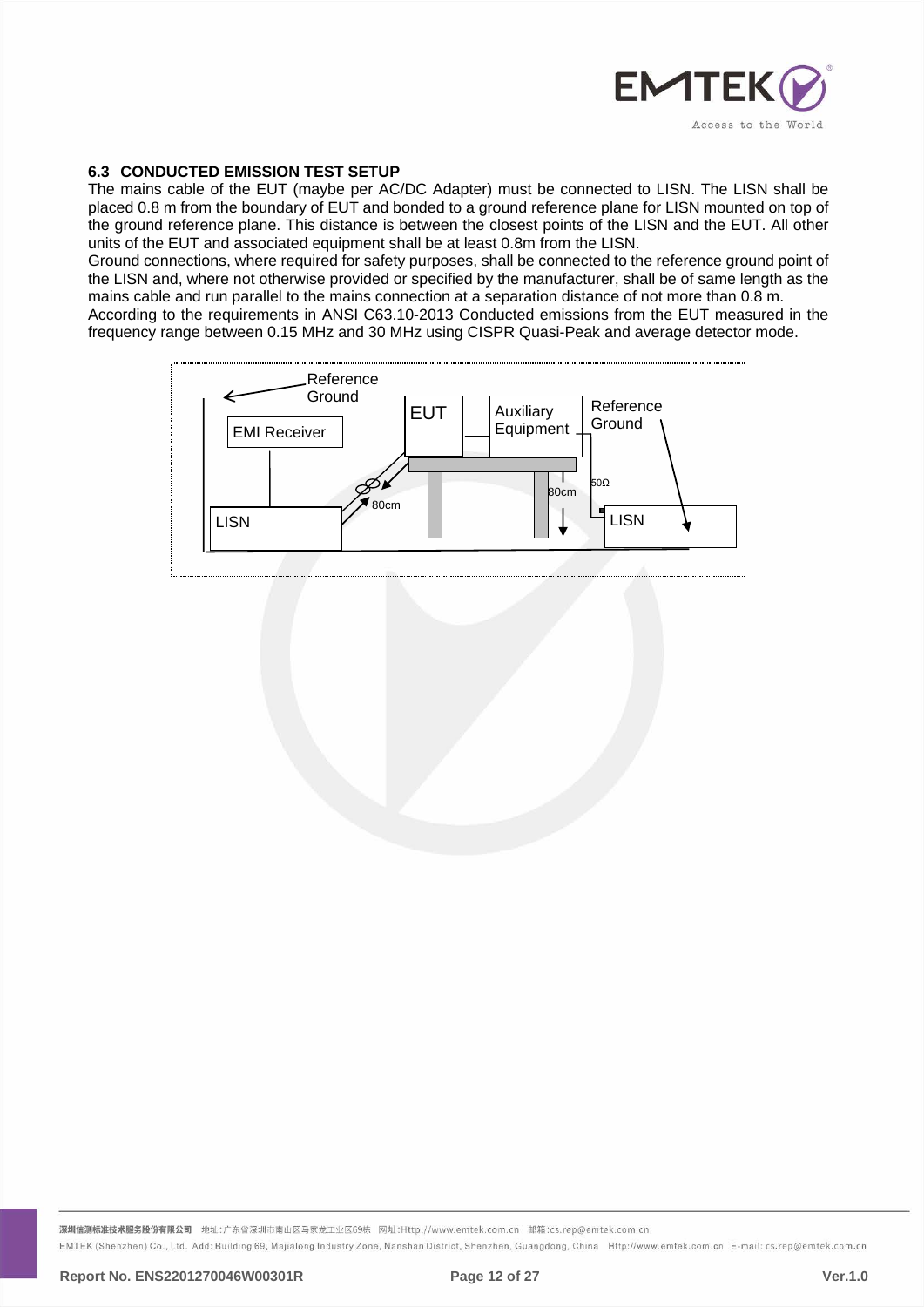

# <span id="page-12-0"></span>**6.4 BLOCK DIAGRAM CONFIGURATION OF TEST SYSTEM**



# <span id="page-12-1"></span>**6.5 SUPPORT EQUIPMENT**

EUT Cable List and Details

| Cable Description | Length $(m)$ | Shielded/Unshielded | With / Without Ferrite |
|-------------------|--------------|---------------------|------------------------|
|                   |              |                     |                        |

| <b>Auxiliary Cable List and Details</b> |              |                     |                        |
|-----------------------------------------|--------------|---------------------|------------------------|
| Cable Description                       | Length $(m)$ | Shielded/Unshielded | With / Without Ferrite |
|                                         |              |                     |                        |
|                                         |              |                     |                        |

| <b>Auxiliary Equipment List and Details</b> |              |       |                      |
|---------------------------------------------|--------------|-------|----------------------|
| Description                                 | Manufacturer | Model | <b>Serial Number</b> |
|                                             |              |       |                      |

### *Notes:*

- *1. All the equipment/cables were placed in the worst-case configuration to maximize the emission during the test.*
- *2. Grounding was established in accordance with the manufacturer's requirements and conditions for the intended use.*

深圳信测标准技术服务股份有限公司 地址:广东省深圳市南山区马家龙工业区69栋 网址:Http://www.emtek.com.cn 邮箱:cs.rep@emtek.com.cn EMTEK (Shenzhen) Co., Ltd. Add: Building 69, Majialong Industry Zone, Nanshan District, Shenzhen, Guangdong, China Http://www.emtek.com.cn E-mail: cs.rep@emtek.com.cn

**Report No. ENS2201270046W00301R Page 13 of 27 Ver.1.0**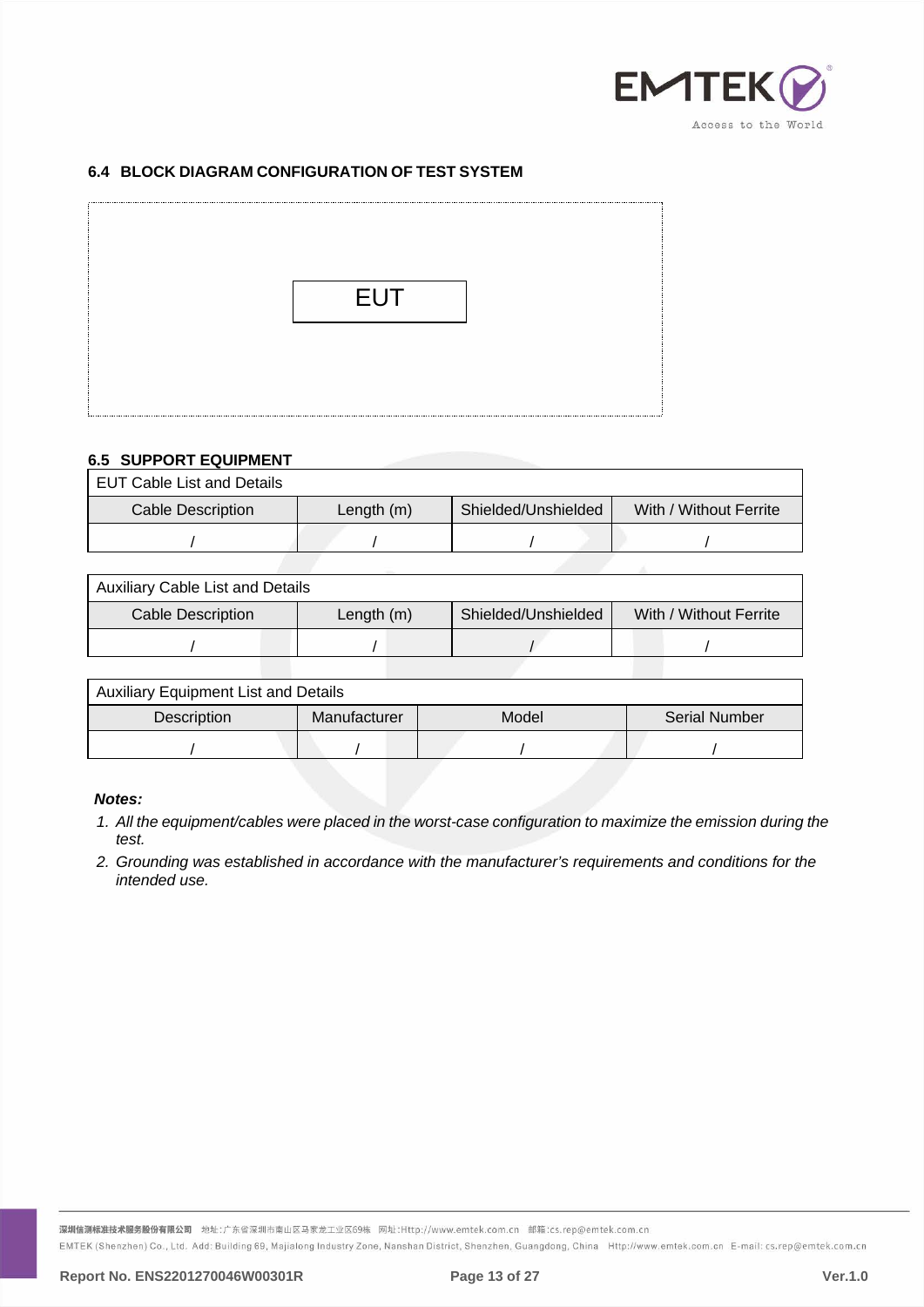

# <span id="page-13-0"></span>**7 TEST REQUIREMENTS**

# <span id="page-13-1"></span>**7.1 OCCUPIED BANDWIDTH**

7.1.1 Applicable Standard

According to FCC Part 2.1049 and part 15.231(c)

7.1.2 Conformance Limit

The bandwidth of the emission shall be no wider than 0.25% of the center frequency for devices operating above 70 MHz and below 900 MHz. For devices operating above 900 MHz, the emission shall be no wider than 0.5% of the center frequency. Bandwidth is determined at the points 20 dB down from the modulated carrier.

7.1.3 Test Configuration

Test according to clause 6.1 radio frequency test setup 1

#### 7.1.4 Test Procedure

The EUT was operating in transmit mode and controlled its channel. Printed out the test result from the spectrum by hard copy function.

The RF output of EUT was connected to the spectrum analyzer by RF cable and attenuator. The path loss was compensated to the results for each measurement.

Set to the maximum power setting and enable the EUT transmit continuously

Set RBW =100 kHz.

Set the video bandwidth (VBW) =300 kHz.

Set Span= approximately 2 to 3 times the occupied bandwidth

Set Detector = Peak.

Set Trace mode = max hold.

Set Sweep = auto couple.

The EUT should be transmitting at its maximum data rate. Allow the trace to stabilize. Use the marker-to-peak function to set the marker to the peak of the emission. Use the marker-delta function to measure 20 dB down one side of the emission. Reset the markerdelta function, and move the marker to the other side of the emission, until it is (as close as possible to) even with the reference marker level. The marker-delta reading at this point is the 20 dB bandwidth of the emission.

If this value varies with different modes of operation (e.g., data rate, modulation format, etc.), repeat this test for each variation.

Measure and record the results in the test report.

Test Results

| Temperature:              | $26^{\circ}$ C |
|---------------------------|----------------|
| <b>Relative Humidity:</b> | 54%            |
| ATM Pressure:             | $1011$ mbar    |

| Modulation<br>Mode | Channel<br>Number | Channel<br>Frequency (MHz) | Measurement Bandwidth<br>(kHz)                                        | Limit<br>(kHz) | Verdict     |
|--------------------|-------------------|----------------------------|-----------------------------------------------------------------------|----------------|-------------|
| ASK                | 00                | 470                        | 237.3                                                                 | ≤1175          | <b>PASS</b> |
|                    |                   |                            | Note: Limit=0.25% of the center frequency=470MHz $*$ 0.25% = 1.175MHz |                |             |

<mark>深圳信测标准技术服务股份有限公司</mark> 地址:广东省深圳市南山区马家龙工业区69栋 网址:Http://www.emtek.com.cn 邮箱:cs.rep@emtek.com.cn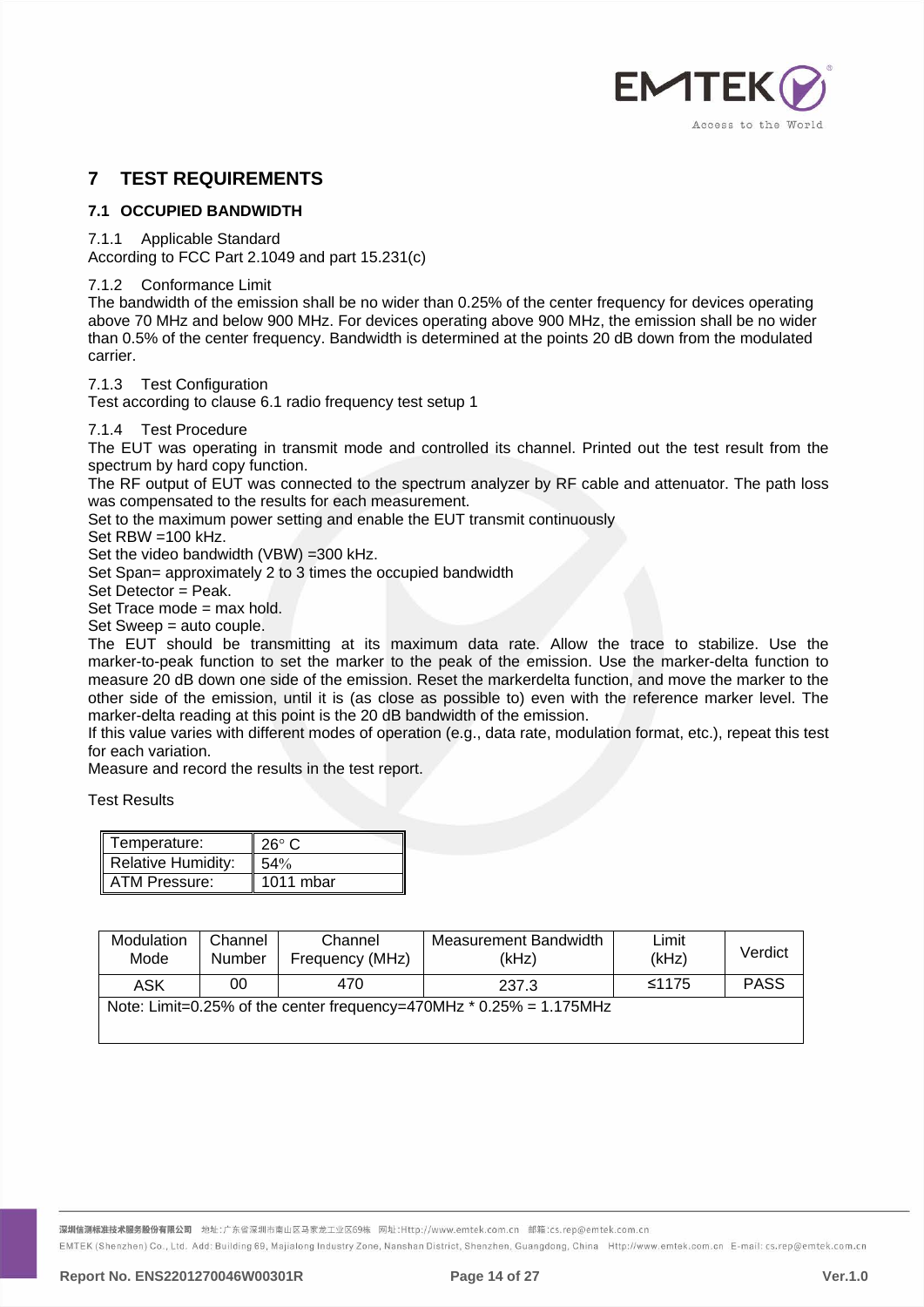

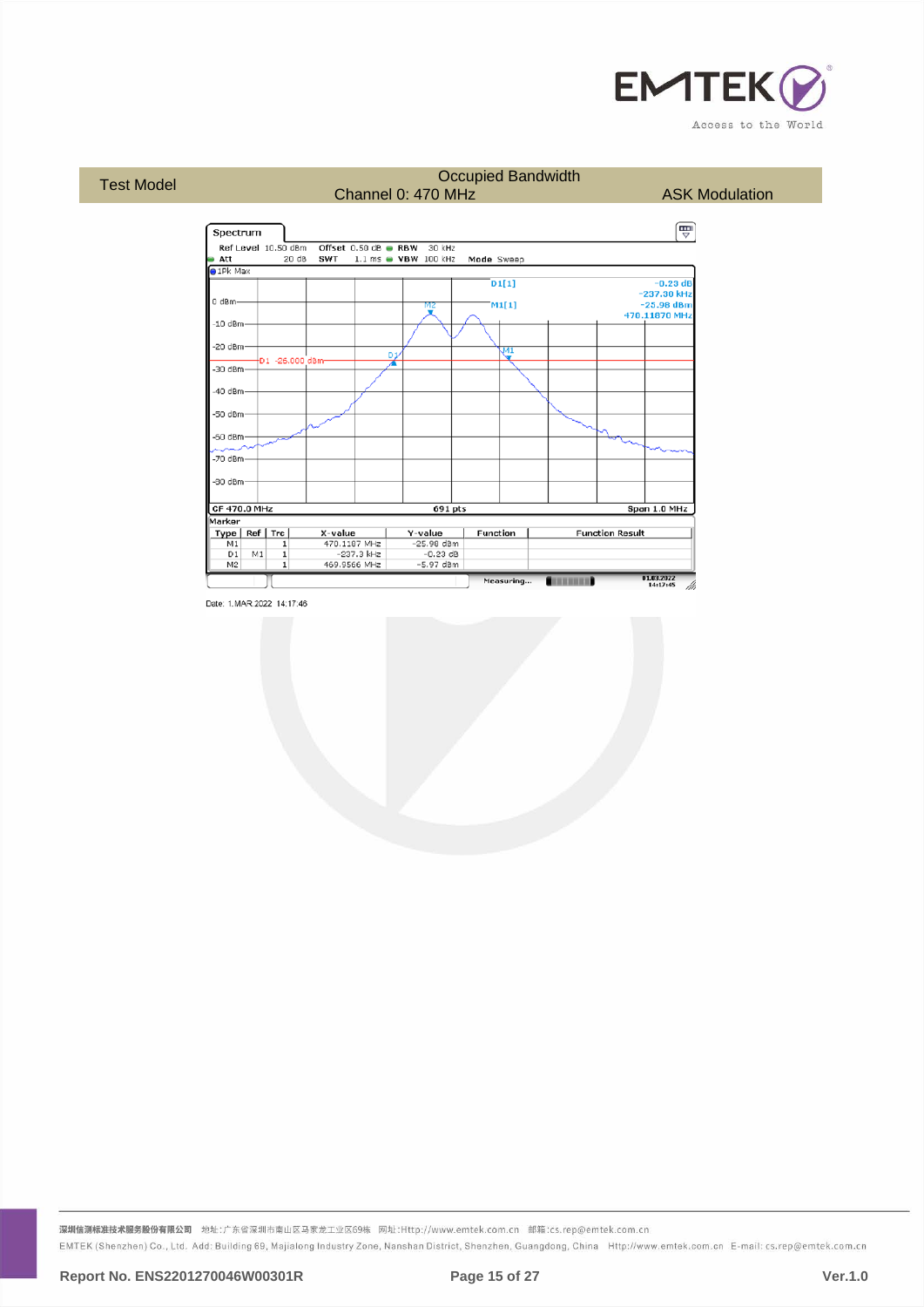

# <span id="page-15-0"></span>**7.2 FREQUENCY STABILITY**

#### 7.2.1 Applicable Standard

According to FCC Part 2.1055 and part 15.231(d)

#### 7.2.2 Conformance Limit

According to part 15.231(d), For devices operating within the frequency band 40.66-40.70 MHz, the bandwidth of the emission shall be confined within the band edges and the frequency tolerance of the carrier shall be ±0.01%. This frequency tolerance shall be maintained for a temperature variation of −20 degrees to +50 degrees C at normal supply voltage, and for a variation in the primary supply voltage from 85% to 115% of the rated supply voltage at a temperature of 20 degrees C. For battery operated equipment, the equipment tests shall be performed using a new battery

#### 7.2.3 Test Configuration

Test according to clause 6.1 radio frequency test setup

#### 7.2.4 Test Procedures

Connect the EUT to frequency analyzer via the antenna connector.

EUT was placed at temperature chamber and connected to an external power supply.

Temperature and voltage condition shall be tested to confirm frequency stability.

(a) Frequency measurements shall be made at the extremes of the specified temperature range and at intervals of not more than 10° centigrade through the range. A period of time sufficient to stabilize all of the components of the oscillator circuit at each temperature level shall be allowed prior to frequency measurement. The short-term transient effects on the frequency of the transmitter due to keying (except

for broadcast transmitters) and any heating element cycling normally occurring at each ambient temperature level also shall be shown. Only the portion or portions of the transmitter containing the frequency determining and stabilizing circuitry need be subjected to the temperature variation test.

(b) The frequency stability shall be measured with variation of primary supply voltage as follows:

(1) Vary primary supply voltage from 85 to 115 percent of the nominal value for other than hand carried battery equipment.

(2) For hand carried, battery powered equipment, reduce primary supply voltage to the battery operating end point, which shall be specified by the manufacturer.

#### 7.2.5 Test Results

| Temperature:              | $26^{\circ}$ C |
|---------------------------|----------------|
| <b>Relative Humidity:</b> | 54%            |
| ATM Pressure:             | 1011 mbar      |

Not applicable, the device operating without the frequency band 40.66-40.70MHz.

<mark>深圳信测标准技术服务股份有限公司</mark> 地址:广东省深圳市南山区马家龙工业区69栋 网址:Http://www.emtek.com.cn 邮箱:cs.rep@emtek.com.cn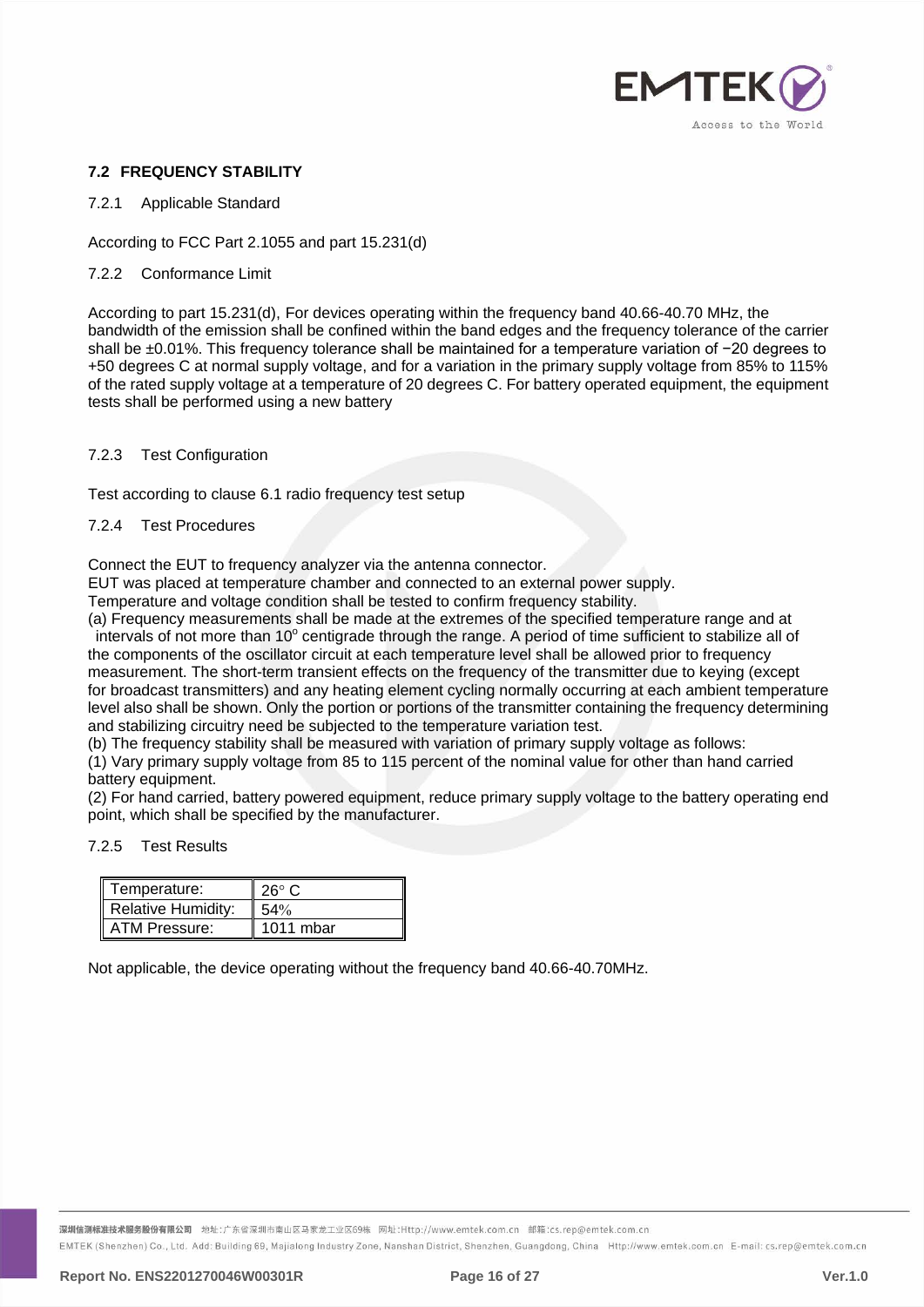

### <span id="page-16-0"></span>**7.3 RADIATED SPURIOUS EMISSION**

7.3.1 Applicable Standard

According to FCC Part 15.231(b) and 15.209

7.3.2 Conformance Limit

Intentional radiators may operate at a periodic rate exceeding that specified in paragraph (a) of this section and may be employed for any type of operation, including operation prohibited in paragraph (a) of this section, provided the intentional radiator complies with the provisions of paragraphs (b) through (d) of this section, except the field strength table in paragraph (b) of this section is replaced by the following: According to FCC Part 15.231 the field strength Limited

| Frequencies            | Field strength of fundamental @3m        |               |        | Effective limit for 470 MHz |
|------------------------|------------------------------------------|---------------|--------|-----------------------------|
| (MHz)                  | (uV/m)                                   | dB(uV/m)      | (uV/m) | dB(uV/m)                    |
| 40.66-40.70            | 2250                                     | 67            |        |                             |
| 70-130                 | 1250                                     | 62            |        |                             |
| 130-174                | 1250 to 3750*                            | 62 to 71.5*   |        |                             |
| 174-260                | 3750                                     | 71.5          |        |                             |
| 260-470                | 3750 to 12500*                           | 71.5 to 81.9* |        |                             |
| Above 470              | 12500                                    | 81.9          | 12500  | 81.9                        |
| * Linear interpolation |                                          |               |        |                             |
| Frequencies            | Field strength of Spurious emissions @3m |               |        | Effective limit for 470 MHz |
| (MHz)                  | (uV/m)                                   | dB(uV/m)      | (uV/m) | dB(uV/m)                    |
| 40.66-40.70            | 225                                      | 47            |        |                             |
| 70-130                 | 125                                      | 41.9          |        |                             |
| 130-174                | 125 to 375*                              | 41.9 to 51.5* |        |                             |
| 174-260                | 375                                      | 51.5          |        |                             |
| 260-470                | 375 to 1250*                             | 51.5 to 61.9* |        |                             |
| Above 470              | 1250                                     | 61.9          | 1250   | 61.9                        |

\* Linear interpolation

The field intensity in micro-volts per meter can then be determined by the following equation:  $F1(V/m) =$ 10FI (dBV/ m) / 20 The FCC specified emission limits were calculated according the EUT operating frequency and obtained by following linear interpolation equations:

(a) For fundamental frequency:

 $f_{FUT}$ : EUT Operating Frequency Emission Limit (V/m)  $12500(1/m) - 3750(1/m)$ 

= [fEUT(MHz) – 260(MHz)] X + 3750(V/m) 470(MHz) – 260(MHz)

(b) For spurious frequencies:

 $f_{EUT}$ : EUT Operating Frequency Emission Limit (V/m)  $1250(V/m) - 375(V/m)$ 

$$
= [f_{EUT}(MHz) - 260(MHz)] \times 470(MHz) - 260(MHz) + 375(V/m)
$$

Other emissions radiated outside of the specified frequency bands, except for harmonics, shall be attenuated by at least 20 dB below the level of the fundamental or comply with the radiated emissions limits specified in section 1 5.209(a) limit in the table below has to be followed.

Note:

(1) The tighter limit applies at the band edges.

(2) Emission level (dBuV/m)=20log Emission level (uV/m).

<mark>深圳信测标准技术服务股份有限公司</mark> 地址:广东省深圳市南山区马家龙工业区69栋 网址:Http://www.emtek.com.cn 邮箱:cs.rep@emtek.com.cn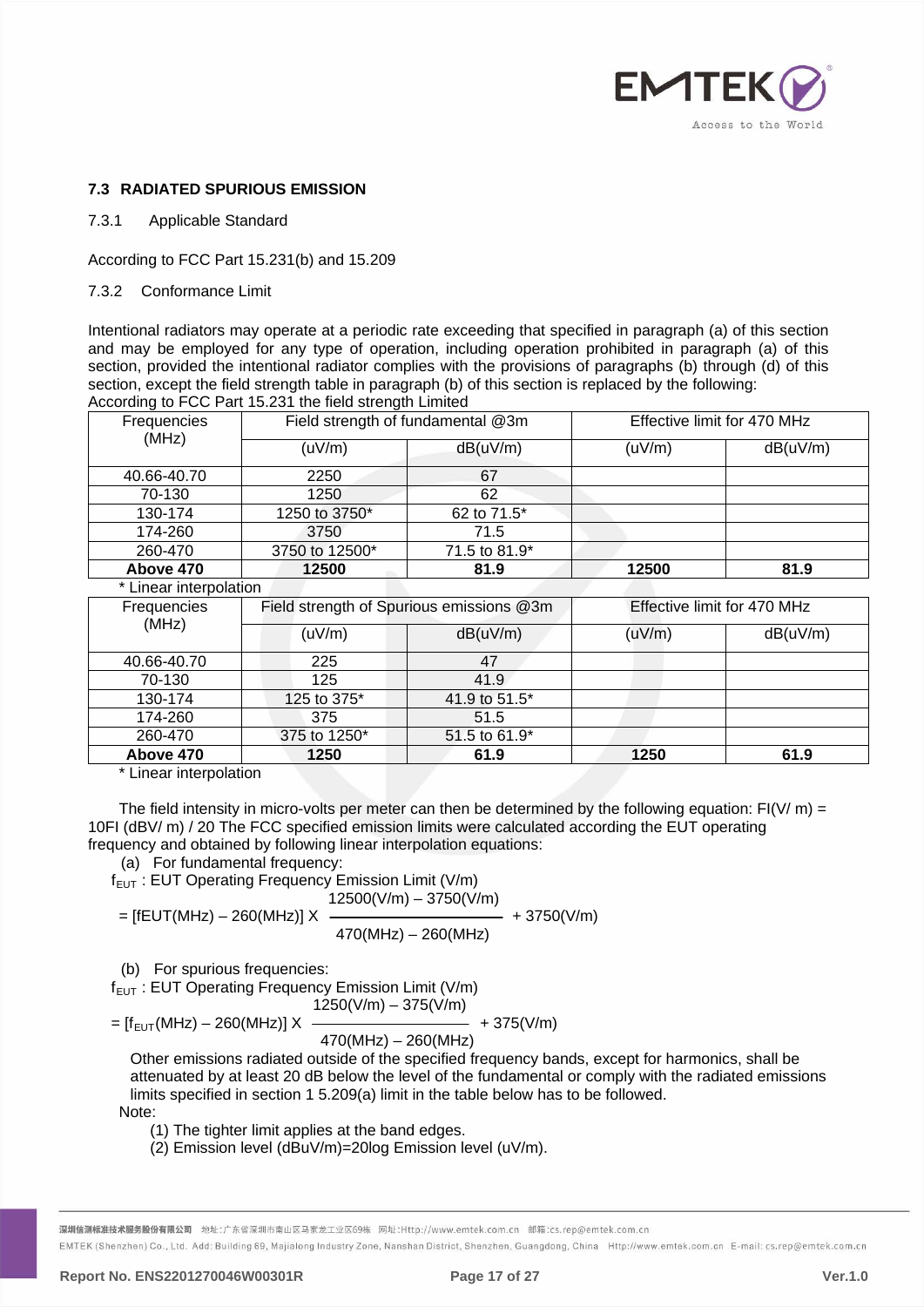

| FCC Part15 (15.231), Subpart C |                                   |                                                |
|--------------------------------|-----------------------------------|------------------------------------------------|
| <b>Fundamental Frequency</b>   | Field Strength<br>Of Fundamental  | <b>Field Strength of Spurious</b><br>Emissions |
| 470MHz                         | $AV:81.9dBuV/m$ at 3m<br>distance | $AV:61.9$ dBuV/m at 3m<br>distance             |
|                                | PK:101.9dBuV/m at 3m<br>distance  | $PK:81.9$ dBuV/m at 3m<br>distance             |

#### According to FCC Part15.205, Restricted bands

| MHz               | <b>MHz</b>          | <b>MHz</b>    | GHz          |
|-------------------|---------------------|---------------|--------------|
| 0.090-0.110       | 16.42-16.423        | 399.9-410     | $4.5 - 5.15$ |
| 10.495-0.505      | 16.69475-16.69525   | 608-614       | 5.35-5.46    |
| 2.1735-2.1905     | 16.80425-16.80475   | 960-1240      | 7.25-7.75    |
| 4.125-4.128       | 25.5-25.67          | 1300-1427     | 8.025-8.5    |
| 4.17725-4.17775   | 37.5-38.25          | 1435-1626.5   | $9.0 - 9.2$  |
| 4.20725-4.20775   | 73-74.6             | 1645.5-1646.5 | $9.3 - 9.5$  |
| 6.215-6.218       | 74.8-75.2           | 1660-1710     | 10.6-12.7    |
| 6.26775-6.26825   | 123-138             | 2200-2300     | 14.47-14.5   |
| 8.291-8.294       | 149.9-150.05        | 2310-2390     | 15.35-16.2   |
| 8.362-8.366       | 156.52475-156.52525 | 2483.5-2500   | 17.7-21.4    |
| 8.37625-8.38675   | 156.7-156.9         | 2690-2900     | 22.01-23.12  |
| 8.41425-8.41475   | 162.0125-167.17     | 3260-3267     | 23.6-24.0    |
| 12.29-12.293      | 167.72-173.2        | 3332-3339     | 31.2-31.8    |
| 12.51975-12.52025 | 240-285             | 3345.8-3358   | 36.43-36.5   |
| 12.57675-12.57725 | 322-335.4           | 3600-4400     | (2)          |
| 13.36-13.41       |                     |               |              |

According to FCC Part15.205, the level of any transmitter spurious emission in Restricted bands shall not exceed the level of the emission specified in the following table

| Restricted Frequency(MHz) | Field Strength $(\mu V/m)$ | Field Strength (dBµV/m) | <b>Measurement Distance</b> |
|---------------------------|----------------------------|-------------------------|-----------------------------|
| $0.009 - 0.490$           | 2400/F(KHz)                | 300                     |                             |
| $0.490 - 1.705$           | 24000/F(KHz)               | 30                      | See the remark              |
| 1.705~30.0                | 30                         | 30                      |                             |
| 30-88                     | 100                        | 40                      |                             |
| 88-216                    | 150                        | 43.5                    |                             |
| 216-960                   | 200                        | 46                      |                             |
| Above 960                 | 500                        | 54                      |                             |

Remark :1. Emission level in dBuV/m=20 log (uV/m)

2. Measurement was performed at an antenna to the closed point of EUT distance of meters.

3. Distance extrapolation factor =40log(Specific distance/ test distance)( dB);

Limit line=Specific limits(dBuV) + distance extrapolation factor.

for the frequency ranges below 30 MHz, a narrower RBW is used for these ranges but the measured value should add a RBW correction factor (RBWCF) where RBWCF [dB] =10\*lg(100 [kHz]/narrower RBW [kHz])., the narrower RBW is 1 kHz and RBWCF is 20 dB for the frequency 9 kHz to 150 kHz, and the narrower RBW is 10 kHz and RBWCF is 10 dB for the frequency 150 kHz to 30 MHz.

<mark>深圳信测标准技术服务股份有限公司</mark> 地址:广东省深圳市南山区马家龙工业区69栋 网址:Http://www.emtek.com.cn 邮箱:cs.rep@emtek.com.cn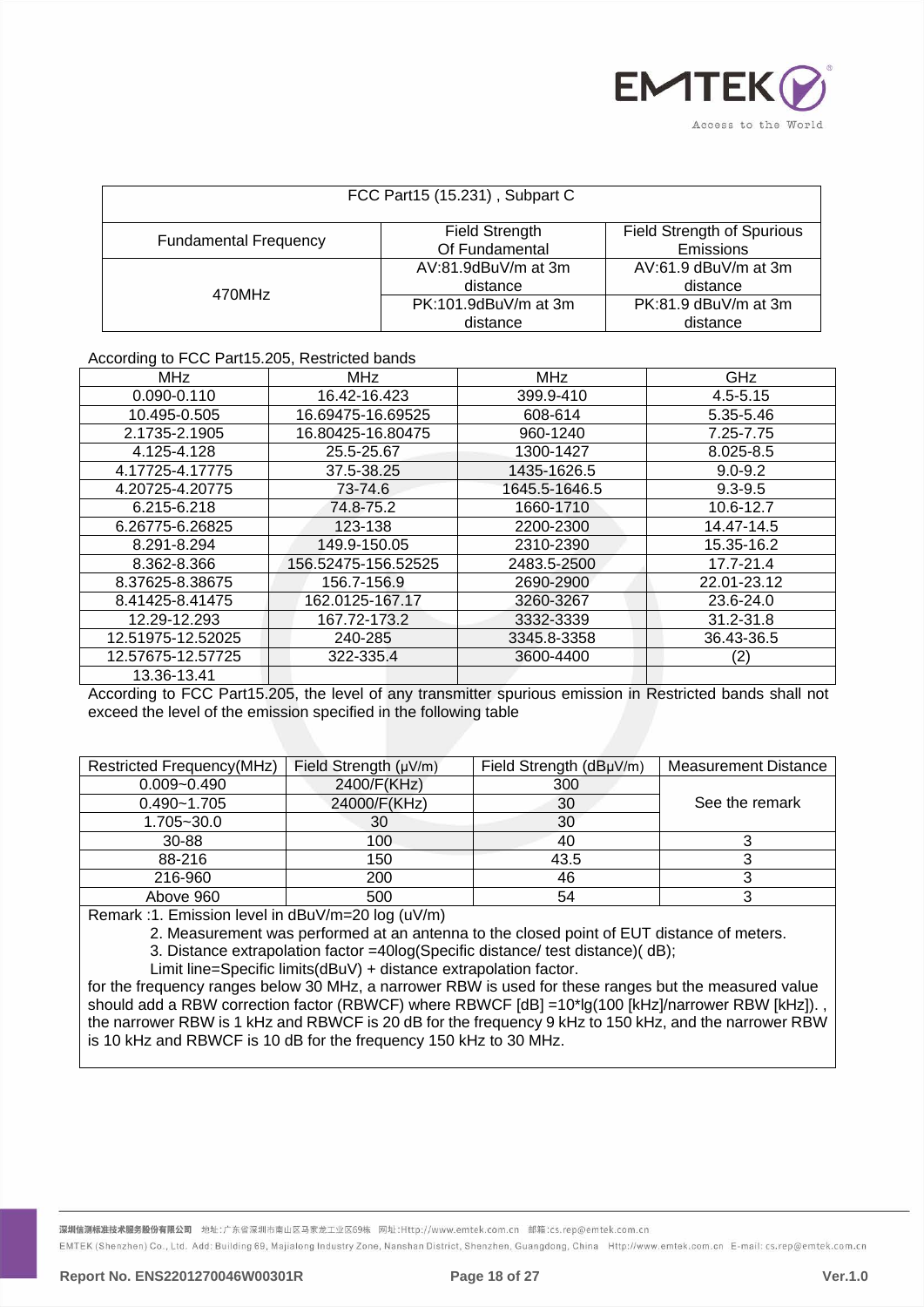

#### 7.3.3 Test Configuration

Test according to clause 6.2 radio frequency test setup 2

#### 7.3.4 Test Procedure

This test is required for any spurious emission that falls in a Restricted Band, as defined in Section 15.205. It must be performed with the highest gain of each type of antenna proposed for use with the EUT. Use the following spectrum analyzer settings:

The EUT was placed on a turn table which is 0.8m above ground plane.

Maximum procedure was performed on the highest emissions to ensure EUT compliance.

Span = wide enough to fully capture the emission being measured

RBW = 100 kHz for  $f < 1$  GHz(30MHz to 1GHz), 200Hz for f<150KHz(9KHz to 150KHz), 9KHz for f<30MHz(150KHz to 30MHz),1MHz for f<5GHz

 $VBW \geq RBW$  Sweep = auto

Detector function = peak

 $Trace = max$  hold

Follow the guidelines in ANSI C63.10-2013 with respect to maximizing the emission by rotating the EUT, measuring the emission while the EUT is situated in three orthogonal planes (if appropriate), adjusting the measurement antenna height and polarization, etc. A pre-amp and a high pass filter are required for this test, in order to provide the measuring system with sufficient sensitivity. Allow the trace to stabilize. The peak reading of the emission, after being corrected by the antenna factor, cable loss, pre-amp gain, etc., is the peak field strength, which must comply with the limit specified in Section 15.35(b). Submit this data. Now set the VBW to 10 Hz, while maintaining all of the other instrument settings. This peak level, once corrected, must comply with the limit specified in Section 15.209. If the dwell time per channel of the hopping signal is less than 100 ms, then the reading obtained with the 10 Hz VBW may be further adjusted by a "duty cycle correction factor", derived from 20log(dwell time/100 ms), in an effort to demonstrate

compliance with the 15.209 limit. Submit this data.

Calculation of Average factor

The output field strengths of specification in accordance with the FCC rules specify measurements with an average detector. During the test, a spectrum analyzer incorporating a peak detector was used. Therefore, a reduction factor can be applied to the resultant peak signal level and compared to the limit for measurement instrumentation incorporating an average detector.

The duty cycle is measured in 100ms or the repetition cycle period, whichever is a shorter time frame, the duty cycle is measured by placing the spectrum analyzer to set zero span at 100kHz resolution bandwidth.

Averaging factor in dB=20log (duty cycle)

Repeat above procedures until all frequency measured was complete.

| Temperature:              | $26^{\circ}$ C |
|---------------------------|----------------|
| <b>Relative Humidity:</b> | 54%            |
| ATM Pressure:             | $1011$ mbar    |

<mark>深圳信测标准技术服务股份有限公司</mark> 地址:广东省深圳市南山区马家龙工业区69栋 网址:Http://www.emtek.com.cn 邮箱:cs.rep@emtek.com.cn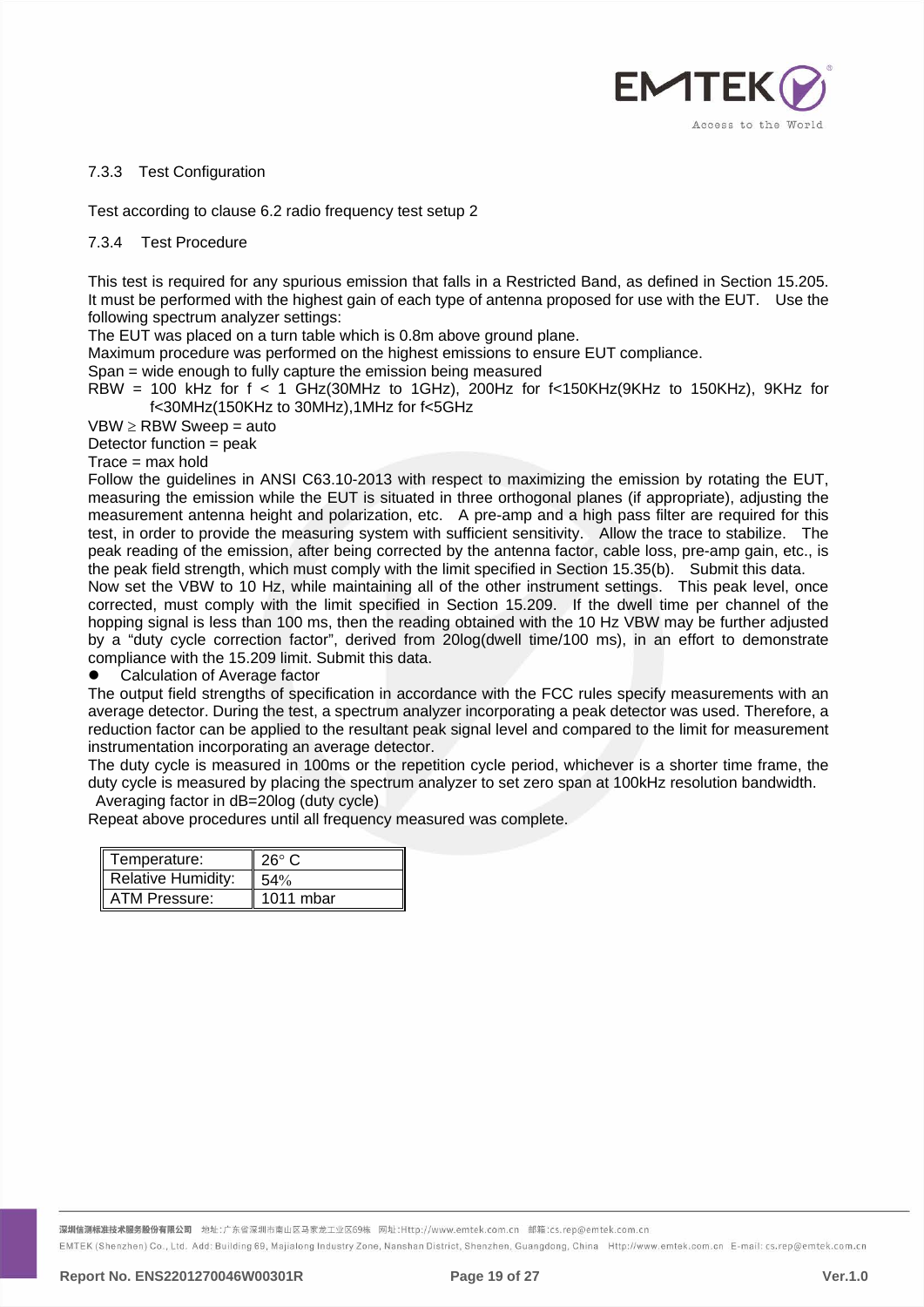

# 7.3.5 Test Results

|  |  |  | Duty cycle measure |
|--|--|--|--------------------|
|--|--|--|--------------------|

| <b>Test Model</b>                                 | Duty cycle measure                                  |                                                                                          |                                                                                                              |                                       |                                                 |                                    |                      |  |
|---------------------------------------------------|-----------------------------------------------------|------------------------------------------------------------------------------------------|--------------------------------------------------------------------------------------------------------------|---------------------------------------|-------------------------------------------------|------------------------------------|----------------------|--|
|                                                   |                                                     | Channel 0: 470MHz                                                                        |                                                                                                              | transmission period                   |                                                 |                                    |                      |  |
| Spectrum Analyzer 1<br><b>Swept SA</b>            | $\ddot{\phantom{1}}$                                |                                                                                          |                                                                                                              |                                       |                                                 | ♦<br>Marker                        |                      |  |
| <b>KEYSIGHT</b> Input: RF<br>$\rightarrow$<br>LVI | Input Z: $50 \Omega$<br>Coupling: DC<br>Align: Auto | Atten: 10 dB<br>Corrections: Off<br>Freq Ref: Int (S)                                    | PNO: Best Wide<br>Gate: Off<br>IF Gain: Low<br>Sig Track: Off                                                | Avg Type: Log-Power<br>Trig: Free Run | $1$ 2 3 4 5 6<br><b>WWWWWW</b><br><b>NNNNNN</b> | Select Marker<br>Marker 1          |                      |  |
| 1 Spectrum                                        | Ω                                                   |                                                                                          |                                                                                                              |                                       | ΔMkr1 37.40 ms                                  | Marker ∆ Time<br>37.4000 ms        | <b>Settings</b>      |  |
| Scale/Div 10 dB<br>Log                            |                                                     | Ref Level 0.00 dBm                                                                       |                                                                                                              |                                       | $-0.04$ dB                                      | Marker Mode                        | Peak<br>Search       |  |
| $-10.0$                                           |                                                     |                                                                                          |                                                                                                              |                                       |                                                 | Normal                             | Pk Search            |  |
| $-20.0$                                           |                                                     | $1\Delta2$                                                                               |                                                                                                              |                                       |                                                 | $\bigcirc$ Delta ( $\Delta$ )      | Config               |  |
| 30.0 2                                            |                                                     |                                                                                          |                                                                                                              |                                       |                                                 | Fixed                              | Properties           |  |
| $-40.0$                                           |                                                     |                                                                                          |                                                                                                              |                                       |                                                 | Off                                | Marker<br>Function   |  |
| $-50.0$                                           |                                                     |                                                                                          |                                                                                                              |                                       |                                                 | <b>Delta Marker</b>                | Marker $\rightarrow$ |  |
| $-60.0$                                           |                                                     |                                                                                          |                                                                                                              |                                       |                                                 | (Reset Delta)                      | Counter              |  |
| $-70.0$                                           |                                                     |                                                                                          |                                                                                                              |                                       |                                                 | <b>Marker Table</b><br>On          |                      |  |
|                                                   |                                                     |                                                                                          | وموهد ونيم لعالب والمصر زاروه ومربوع والمحمد والبندي سيبها وأمسرا وبراء وإنا با <sub>روه</sub> بند المرائل و |                                       |                                                 | Off<br>/ Marker Settings           |                      |  |
| $-80.0$                                           |                                                     |                                                                                          |                                                                                                              |                                       |                                                 | Diagram                            |                      |  |
| $-90.0$                                           |                                                     |                                                                                          |                                                                                                              |                                       |                                                 | All Markers Off                    |                      |  |
| Center 470,000000 MHz<br>Res BW 100 kHz           |                                                     | #Video BW 300 kHz                                                                        |                                                                                                              |                                       | Span 0 Hz<br>Sweep 100 ms (1001 pts)            | <b>Couple Markers</b><br>On<br>Off |                      |  |
|                                                   |                                                     | Mar 10, 2022<br>$\left(\begin{smallmatrix} \dots \end{smallmatrix}\right)$<br>7:50:53 AM |                                                                                                              | Œ<br>il j                             | $\mathbf{K}$                                    |                                    |                      |  |

Duty cycle=37.4ms/100ms=0.374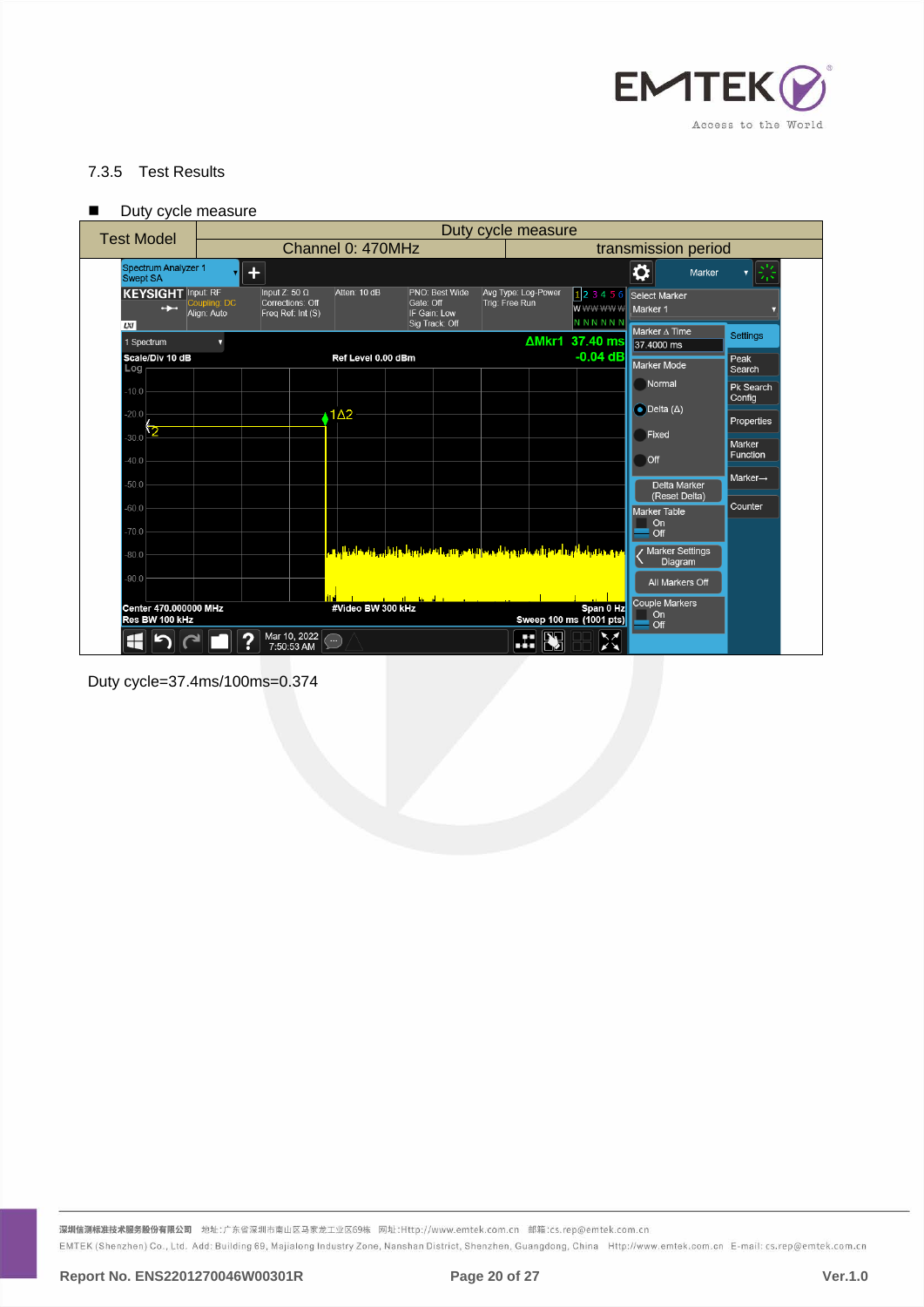

# Spurious Emission below 30MHz (9KHz to30MHz)

| Test mode: |          | <b>TX Mode</b> |                           |                  |               |           |          |
|------------|----------|----------------|---------------------------|------------------|---------------|-----------|----------|
|            |          |                |                           |                  |               |           |          |
| Freq.      | Ant.Pol. |                | Emission<br>Level(dBuV/m) | Limit 3m(dBuV/m) |               |           | Over(dB) |
| (MHz)      | H/V      | РK             | AV                        | <b>PK</b>        | AV            | <b>PK</b> | AV.      |
| $- -$      | $- -$    | $- -$          | $\sim$ $\sim$             | $- -$            | $\sim$ $\sim$ | $-$       | $- -$    |

Note: the amplitude of spurious emission that is attenuated by more than 20dB below the permissible limit has no need to be reported.

Distance extrapolation factor =40log(Specific distance/ test distance)( dB);

Limit line=Specific limits(dBuV) + distance extrapolation factor

# Field Strength Of Fundamental

Operation Mode: 470MHz

| Freq. | Ant.Pol. |       | Emission Level(dBuV/m) |       | Limit 3m(dBuV/m) |      | Margin(dB) |          |
|-------|----------|-------|------------------------|-------|------------------|------|------------|----------|
| (MHz) | H/V      | РK    | Factor(dB)             | AV    | РK               | AV.  | РK         | AV       |
| 470   |          | 30.66 | -8.54                  | 22.12 | 101.9            | 81.9 | $-71.24$   | -59.78   |
| 470   |          | 31.13 | -8.54                  | 22.59 | 101.9            | 81.9 | $-70.77$   | $-59.31$ |

Note:

Averaging factor in dB=20log (duty cycle) 20log (Duty cycle) =20log (37.4ms/100ms)=-8.54dB

# Radiated spurious emission above 1GHz

Operation Mode: 470MHz

| Freq.    | Ant.Pol. |           | Emission Level(dBuV/m) |       | Limit 3m(dBuV/m) |      | Margin(dB) |          |
|----------|----------|-----------|------------------------|-------|------------------|------|------------|----------|
| (MHz)    | H/V      | <b>PK</b> | Factor(dB)             | AV    | РK               | AV   | РK         | AV       |
| 3760.000 |          | 56.54     | $-8.54$                | 48.00 | 81.9             | 61.9 | $-25.36$   | $-13.9$  |
| 4230.000 |          | 62.82     | $-8.54$                | 54.28 | 81.9             | 61.9 | $-19.08$   | $-7.62$  |
| 4700.000 |          | 62.66     | $-8.54$                | 54.12 | 81.9             | 61.9 | $-19.24$   | $-7.78$  |
| 3760.000 | н        | 57.35     | $-8.54$                | 48.81 | 81.9             | 61.9 | $-24.55$   | $-13.09$ |
| 4230.000 | н        | 62.09     | $-8.54$                | 53.55 | 81.9             | 61.9 | $-19.81$   | $-8.35$  |
| 4700.000 | н        | 63.24     | $-8.54$                | 54.70 | 81.9             | 61.9 | $-18.66$   | $-7.2$   |

Note:

Averaging factor in dB=20log (duty cycle) 20log (Duty cycle) =20log (37.4ms/100ms)=-8.54dB

深圳信测标准技术服务股份有限公司 地址:广东省深圳市南山区马家龙工业区69栋 网址:Http://www.emtek.com.cn 邮箱:cs.rep@emtek.com.cn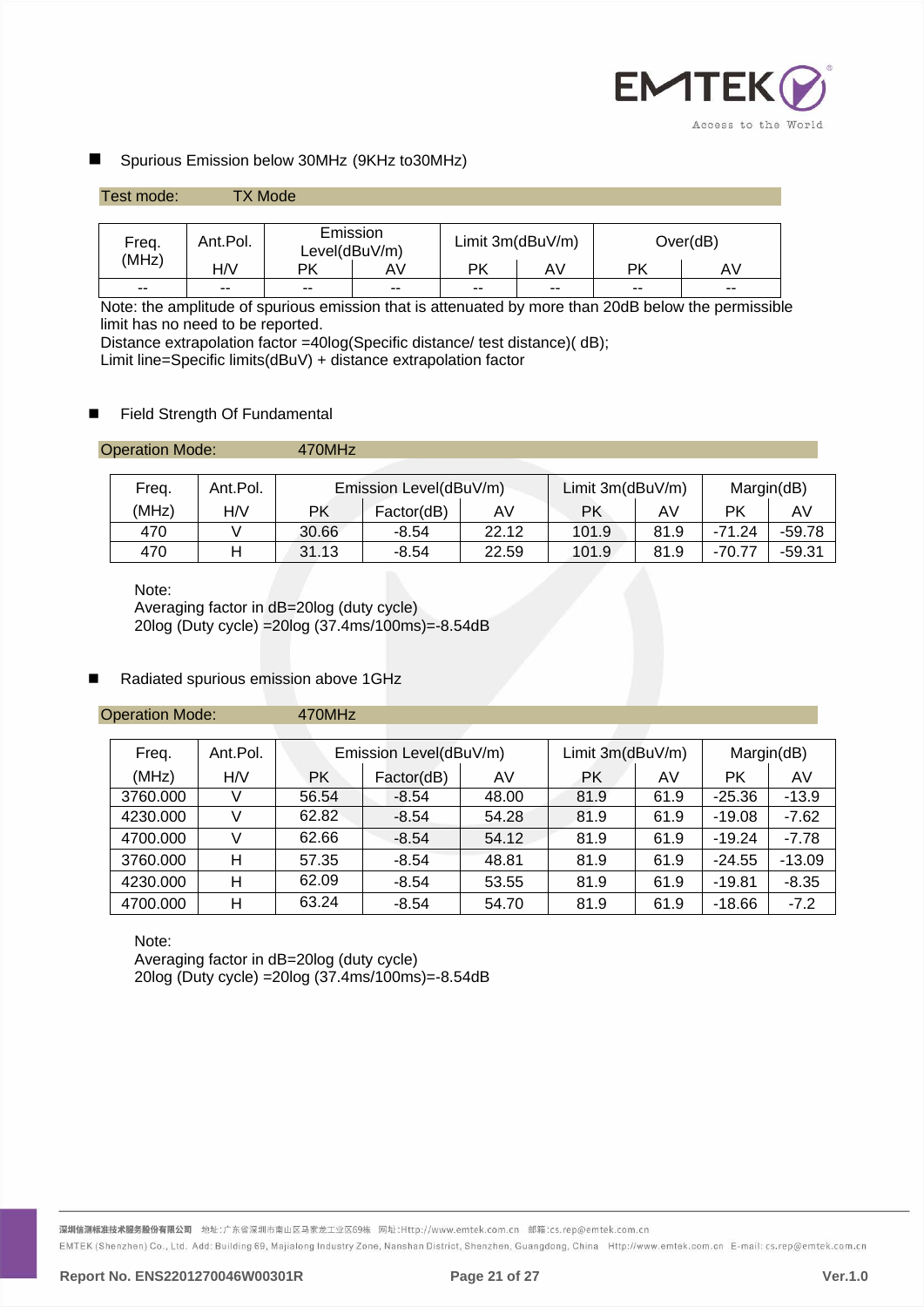



# Radiated spurious emission below 1GHz

| No. Mk. | Freq.      | Reading<br>Level | Correct<br>Factor | Measure-<br>ment | Limit  | Over         |           | Antenna<br>Height | Table<br>Degree |         |
|---------|------------|------------------|-------------------|------------------|--------|--------------|-----------|-------------------|-----------------|---------|
|         | <b>MHz</b> | dBuV             | dB                | dBuV/m           | dBuV/m | dB           | Detector  | cm                | degree          | Comment |
|         | 59.8326    | 24.14            | $-11.99$          | 12.15            | 40.00  | -27.85       | QP        |                   |                 |         |
| 2       | 73.1987    | 23.67            | -13.81            | 9.86             | 40.00  | $-30.14$     | <b>OP</b> |                   |                 |         |
| 3       | 142.9496   | 24.67            | $-14.30$          | 10.37            |        | 43.50 -33.13 | <b>QP</b> |                   |                 |         |
| 4       | 264.7457   | 23.28            | $-10.78$          | 12.50            | 46.00  | -33.50       | <b>QP</b> |                   |                 |         |
| 5       | 552.6410   | 23.25            | $-3.97$           | 19.28            | 46.00  | -26.72       | <b>QP</b> |                   |                 |         |
| 6       | 850.2896   | 24.52            | 2.91              | 27.43            | 46.00  | -18.57       | QP        |                   |                 |         |

深圳信测标准技术服务股份有限公司 地址:广东省深圳市南山区马家龙工业区69栋 网址:Http://www.emtek.com.cn 邮箱:cs.rep@emtek.com.cn EMTEK (Shenzhen) Co., Ltd. Add: Building 69, Majialong Industry Zone, Nanshan District, Shenzhen, Guangdong, China Http://www.emtek.com.cn E-mail: cs.rep@emtek.com.cn

**Report No. ENS2201270046W00301R Page 22 of 27 Ver.1.0**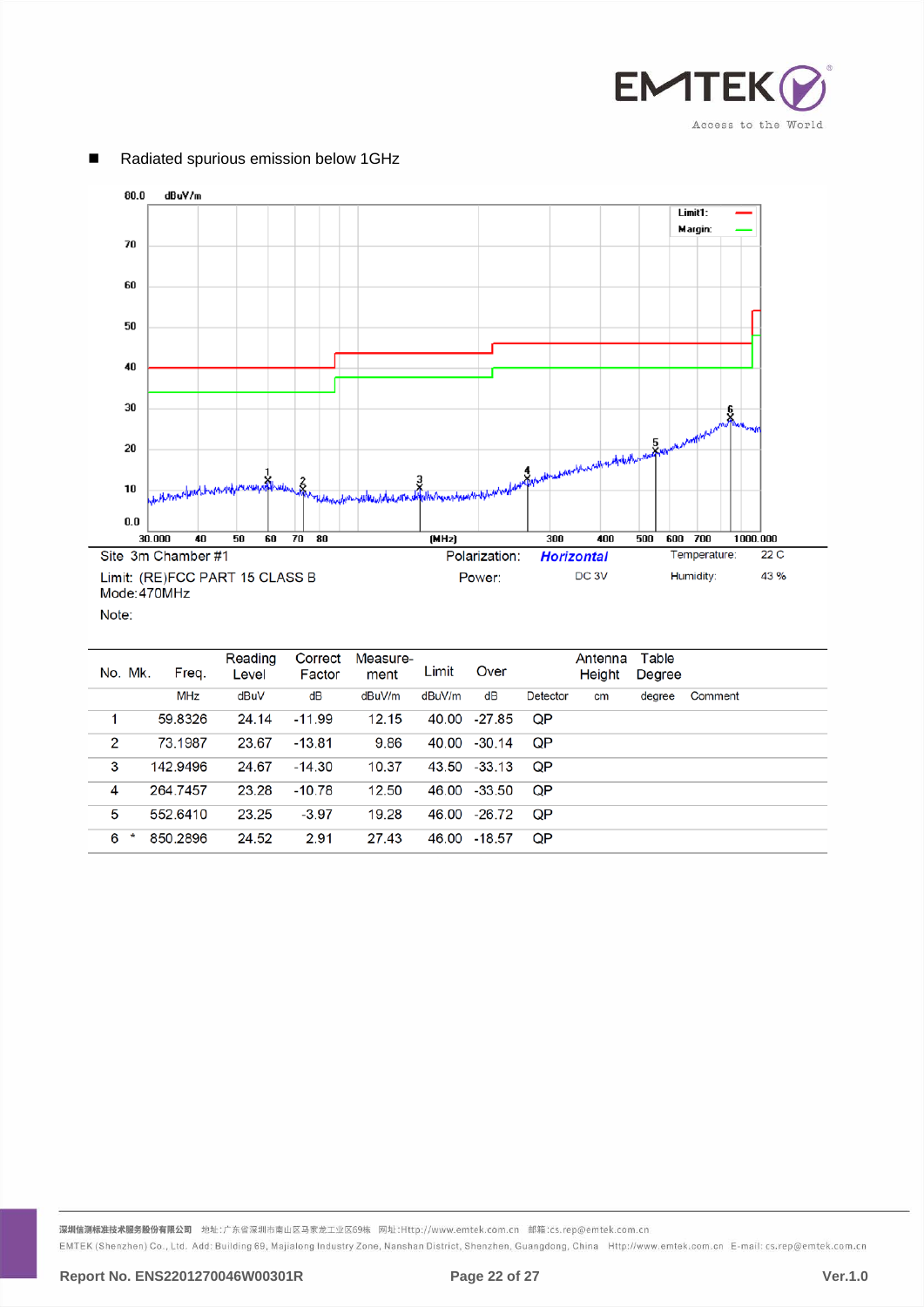



Note:

| No. Mk. | Freq.      | Reading<br>Level | Correct<br>Factor | Measure-<br>ment | Limit  | Over         |           | Antenna<br>Height | Table<br>Degree |         |
|---------|------------|------------------|-------------------|------------------|--------|--------------|-----------|-------------------|-----------------|---------|
|         | <b>MHz</b> | dBuV             | dB                | dBuV/m           | dBuV/m | dB           | Detector  | cm                | degree          | Comment |
|         | 99.2232    | 24.05            | $-14.75$          | 9.30             |        | 43.50 -34.20 | QP        |                   |                 |         |
| 2       | 115.3711   | 23.71            | $-14.21$          | 9.50             |        | 43.50 -34.00 | QP        |                   |                 |         |
| 3       | 231.5148   | 23.23            | $-12.53$          | 10.70            | 46.00  | -35.30       | QP        |                   |                 |         |
| 4       | 263.8190   | 24.91            | $-10.83$          | 14.08            |        | 46.00 -31.92 | <b>QP</b> |                   |                 |         |
| 5       | 432.9250   | 24.88            | $-5.71$           | 19.17            | 46.00  | $-26.83$     | QP        |                   |                 |         |
| 6       | 852.1551   | 25.36            | 2.77              | 28.13            | 46.00  | $-17.87$     | QP        |                   |                 |         |

深圳信测标准技术服务股份有限公司 地址:广东省深圳市南山区马家龙工业区69栋 网址:Http://www.emtek.com.cn 邮箱:cs.rep@emtek.com.cn EMTEK (Shenzhen) Co., Ltd. Add: Building 69, Majialong Industry Zone, Nanshan District, Shenzhen, Guangdong, China Http://www.emtek.com.cn E-mail: cs.rep@emtek.com.cn

**Report No. ENS2201270046W00301R Page 23 of 27 Ver.1.0**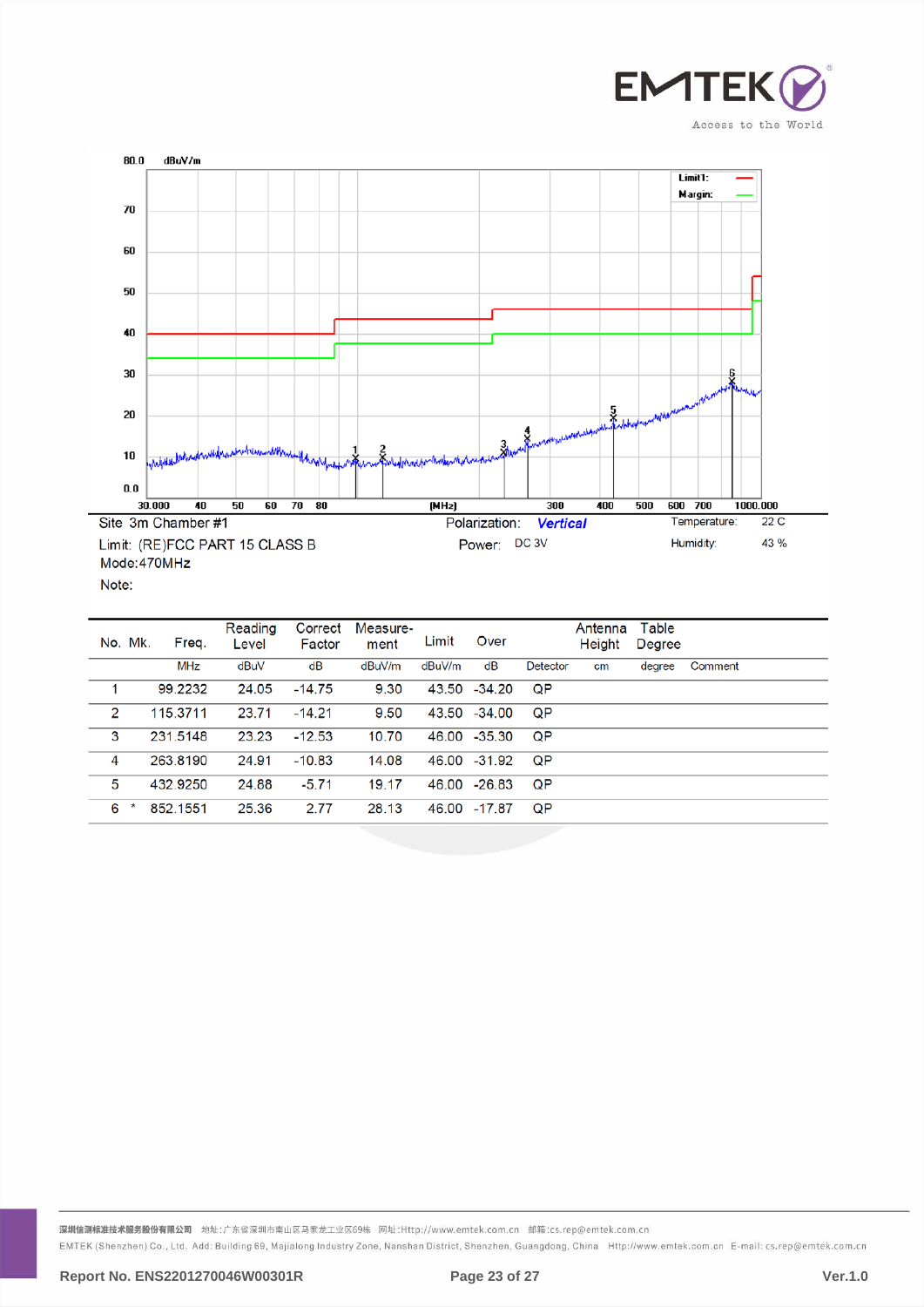

# <span id="page-23-0"></span>**7.4 TRANSMISSION REQUIREMENT**

### 7.4.1 Applicable Standard

According to FCC Part 15.231 (a),

# 7.4.2 Conformance Limit

- 1) A manually operated transmitter shall employ a switch that will automatically deactivate the transmitter within not more than 5 seconds of being released.
- 2) A transmitter activated automatically shall cease transmission within 5 seconds after activation.
- 3) Periodic transmissions at regular predetermined intervals are not permitted. However, polling or supervision transmissions, including data, to determine system integrity of transmitters used in security or safety applications are allowed if the total duration of transmissions does not exceed more than two seconds per hour for each transmitter. There is no limit on the number of individual transmissions, provided the total transmission time does not exceed two seconds per hour.

# 7.4.3 Test Configuration

Test according to clause 6.2 radio frequency test setup 2

#### 7.4.4 Test Procedure

The following table is the setting of spectrum analyzer.

| ີ                 |                 |
|-------------------|-----------------|
| Spectrum analyzer | Setting         |
| Attenuation       | Auto            |
| Span Frequency    | 0 <sub>Hz</sub> |
| <b>RB</b>         | 100KHz          |
| <b>VB</b>         | 300KHz          |
| Detector          | Peak            |
| Trace             | Max hold        |
| Sweep Time        | 6S              |

- a. The transmitter output (antenna port) was connected to the spectrum analyzer.
- b. Set RBW of spectrum analyzer to 100KHz and VBW to 300KHz, Set Detector to Peak, Trace to Max Hold.
- c. Set the span to 0Hz and the sweep time to 20s and record the value.

# 7.4.5 Test Results

| Temperature:              | $26^\circ$ C |
|---------------------------|--------------|
| <b>Relative Humidity:</b> | $54\%$       |
| ATM Pressure:             | $1011$ mbar  |

| Frequency.(MHz) | <b>Transmission Time</b><br>seconds | Limit<br>seconds | Verdict     |
|-----------------|-------------------------------------|------------------|-------------|
| 470             | 0.374                               | b                | <b>PASS</b> |

<mark>深圳信测标准技术服务股份有限公司</mark> 地址:广东省深圳市南山区马家龙工业区69栋 网址:Http://www.emtek.com.cn 邮箱:cs.rep@emtek.com.cn

EMTEK (Shenzhen) Co., Ltd. Add: Building 69, Majialong Industry Zone, Nanshan District, Shenzhen, Guangdong, China Http://www.emtek.com.cn E-mail: cs.rep@emtek.com.cn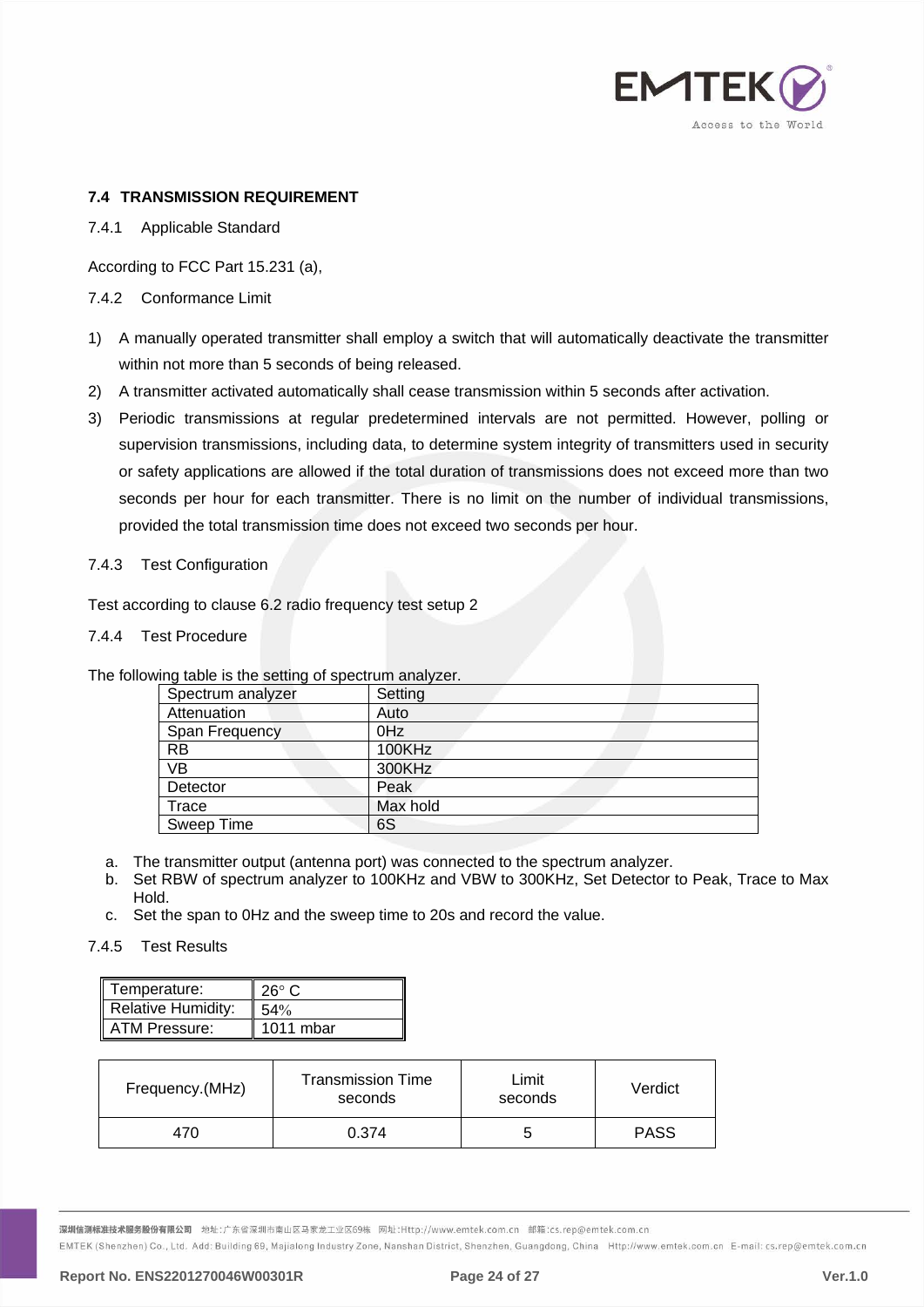

| <b>Test Model</b>                                                                    | <b>Transmitter Requirement</b>                                                |                                                               |                                       |                                                                                                                                                                          |                                                                                                   |  |
|--------------------------------------------------------------------------------------|-------------------------------------------------------------------------------|---------------------------------------------------------------|---------------------------------------|--------------------------------------------------------------------------------------------------------------------------------------------------------------------------|---------------------------------------------------------------------------------------------------|--|
|                                                                                      | Channel 0: 470MHz                                                             |                                                               |                                       | <b>Silent Time</b>                                                                                                                                                       |                                                                                                   |  |
| Spectrum Analyzer 1<br>Swept SA                                                      | $+$                                                                           |                                                               |                                       | $\overline{\mathbf{Q}}$<br>Marker                                                                                                                                        | 崇<br>$\overline{\mathbf{v}}$                                                                      |  |
| <b>KEYSIGHT</b> Input: RF<br>Coupling: DC<br>Align: Auto<br><b>LXI</b>               | Input Z: 50 $\Omega$<br>Atten: 10 dB<br>Corrections: Off<br>Freq Ref: Int (S) | PNO: Best Wide<br>Gate: Off<br>IF Gain: Low<br>Sig Track: Off | Avg Type: Log-Power<br>Trig: Free Run | 123456<br>Select Marker<br>wwwww<br>Marker 1<br><b>NNNNNN</b>                                                                                                            |                                                                                                   |  |
| 1 Spectrum                                                                           | ▼                                                                             |                                                               | ΔMkr1 5.004 s                         | Marker A Time<br>5.00400 s                                                                                                                                               | <b>Settings</b>                                                                                   |  |
| Scale/Div 10 dB<br>Log<br>$-10.0$<br>$-20.0$<br>^2।<br>$-30.0$<br>$-40.0$<br>$-50.0$ | Ref Level 0.00 dBm                                                            |                                                               |                                       | $-51.25$ dB<br>Marker Mode<br>Normal<br>$\bigcirc$ Delta ( $\Delta$ )<br>Fixed<br>Off<br><b>Delta Marker</b>                                                             | Peak<br>Search<br>Pk Search<br>Config<br>Properties<br>Marker<br>Function<br>$Market \rightarrow$ |  |
| $-60.0$<br>$-70.0$<br>$-80.0$<br>$-90.0$<br>Center 470.000000 MHz<br>Res BW 100 kHz  | #Video BW 300 kHz                                                             |                                                               | Sweep 6.00 s (1001 pts)               | (Reset Delta)<br><b>Marker Table</b><br>On<br>$\triangle$ 1 $\triangle$ 2<br>Off<br>/ Marker Settings<br>Diagram<br>All Markers Off<br>Couple Markers<br>Span 0 Hz<br>On | Counter                                                                                           |  |
|                                                                                      | Mar 10, 2022<br>7:51:59 AM<br>2<br>$\bigodot$                                 |                                                               | Æ                                     | Off<br>$\sum_{k=1}^{N}$                                                                                                                                                  |                                                                                                   |  |
|                                                                                      |                                                                               |                                                               |                                       |                                                                                                                                                                          |                                                                                                   |  |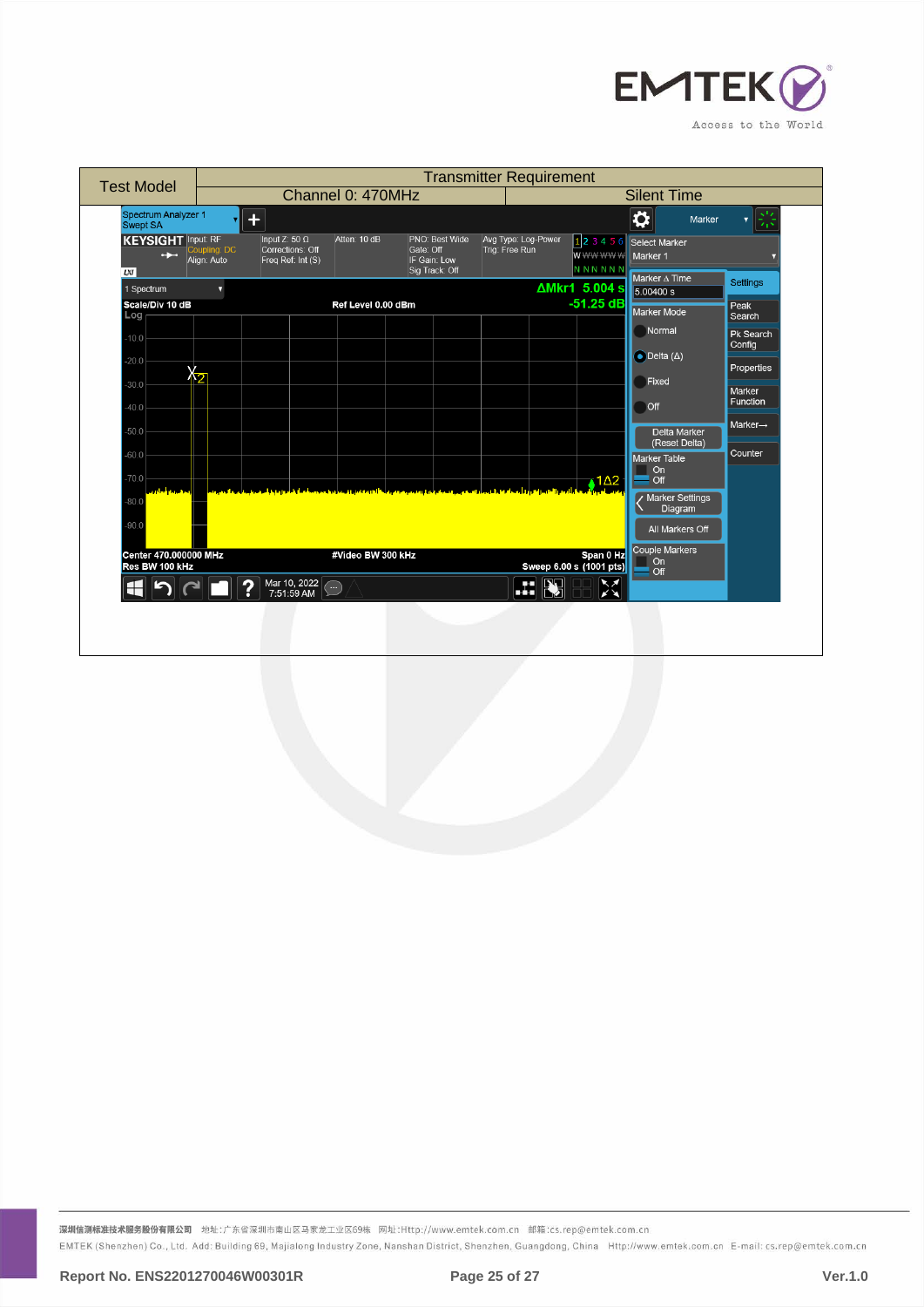

### <span id="page-25-0"></span>**7.5 CONDUCTED EMISSION TEST**

#### 7.5.1 Applicable Standard

According to FCC Part 15.207(a)

7.5.2 Conformance Limit

| <b>Conducted Emission Limit</b> |            |         |  |  |  |  |
|---------------------------------|------------|---------|--|--|--|--|
| Frequency(MHz)                  | Quasi-peak | Average |  |  |  |  |
| 66-56<br>$0.15 - 0.5$<br>56-46  |            |         |  |  |  |  |
| $0.5 - 5.0$                     | 56         | 46      |  |  |  |  |
| $5.0 - 30.0$<br>60<br>50        |            |         |  |  |  |  |
| .<br>.<br>--                    | $\cdots$   |         |  |  |  |  |

Note: 1. The lower limit shall apply at the transition frequencies 2. The limit decreases in line with the logarithm of the frequency in the range of 0.15 to 0.50MHz.

#### 7.5.3 Test Configuration

Test according to clause 7.3 conducted emission test setup

### 7.5.4 Test Procedure

The EUT was placed on a table which is 0.8m above ground plane. Maximum procedure was performed on the highest emissions to ensure EUT compliance. Repeat above procedures until all frequency measured were complete.

7.5.5 Test Results

N/A

<mark>深圳信测标准技术服务股份有限公司</mark> 地址:广东省深圳市南山区马家龙工业区69栋 网址:Http://www.emtek.com.cn 邮箱:cs.rep@emtek.com.cn